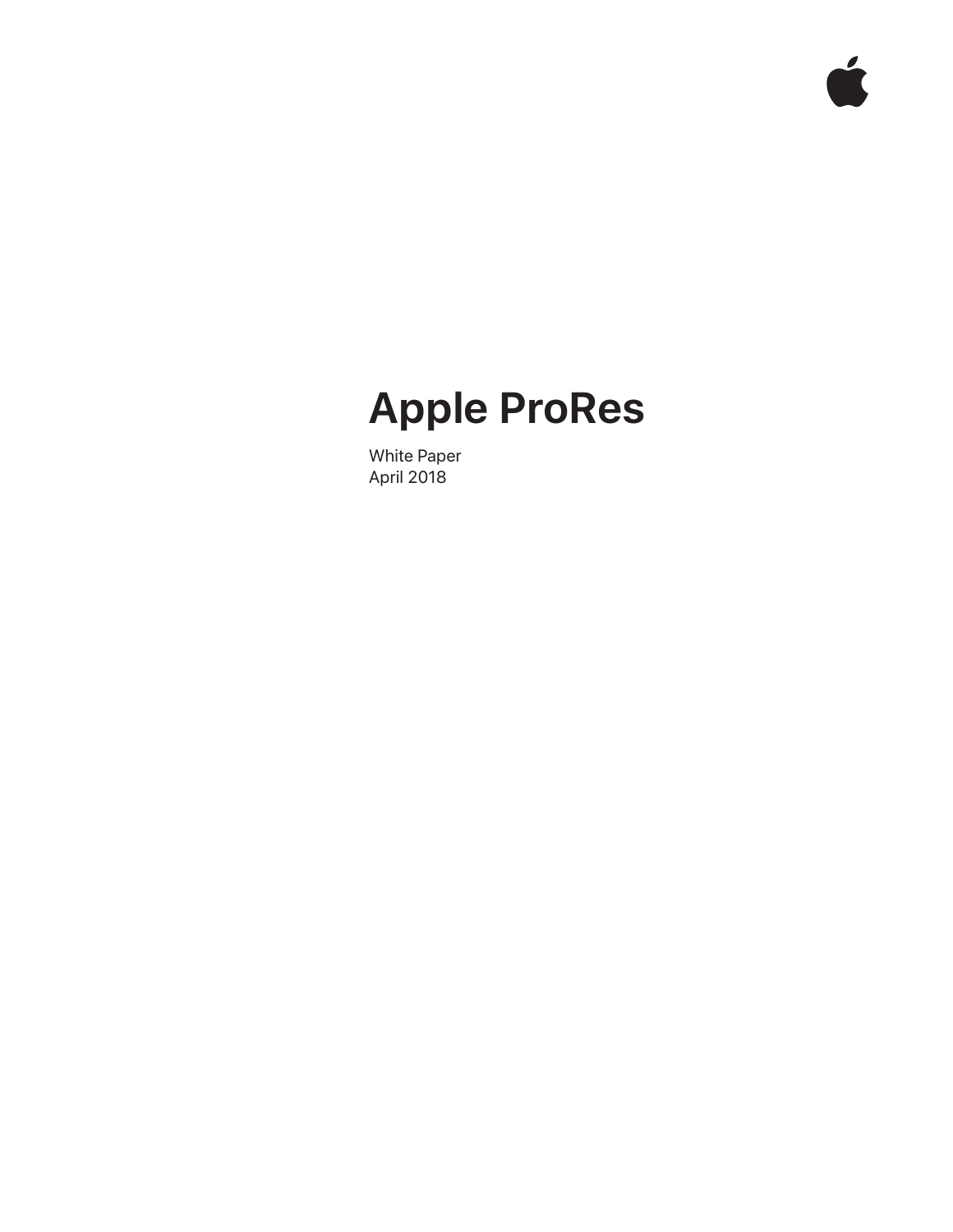# **Contents**

| <b>Introduction</b>                               | 3  |
|---------------------------------------------------|----|
| <b>Authorized Apple ProRes Implementations</b>    | 4  |
| <b>Apple ProRes Family Overview</b>               | 5  |
| <b>Properties of Digital Images</b>               | 8  |
| Frame Size (Full-Width Versus Partial-Width)      | 8  |
| Chroma Sampling                                   | 9  |
| Sample Bit Depth                                  | 10 |
| <b>Properties of Apple ProRes Codecs</b>          | 11 |
| Data Rate                                         | 12 |
| Quality                                           | 15 |
| Performance                                       | 18 |
| Alpha Channel Support in Apple ProRes 4444 Codecs | 23 |
| <b>Appendix</b>                                   | 24 |
| <b>Target Data Rates</b>                          | 24 |
| Glossary                                          | 27 |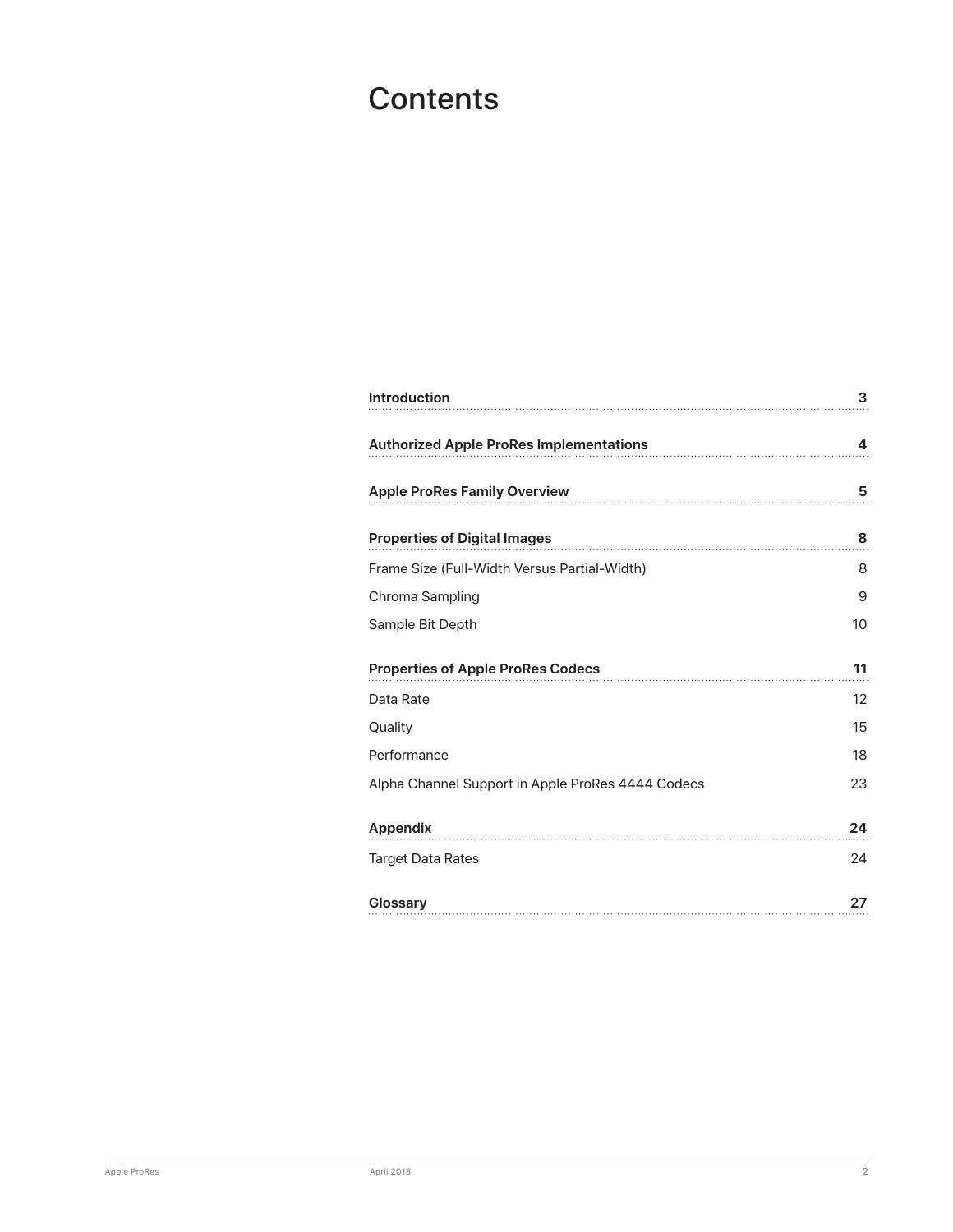# <span id="page-2-0"></span>Introduction

Apple ProRes is one of the most popular codecs in professional post-production. The ProRes family of video codecs has made it both possible and affordable to edit full-frame, 10-bit, 4:2:2 and 4:4:4:4 high-definition (HD), 2K, 4K, 5K, and larger video sources with multistream performance in Final Cut Pro X. This white paper provides in-depth information about the ProRes family of codecs, including technical specifications and performance metrics.

For information about Apple ProRes RAW, which brings to raw video the same great performance, quality, and ease of use that ProRes has brought to conventional video, see the [Apple ProRes RAW White Paper](https://images.apple.com/final-cut-pro/docs/Apple_ProRes_RAW_White_Paper.pdf).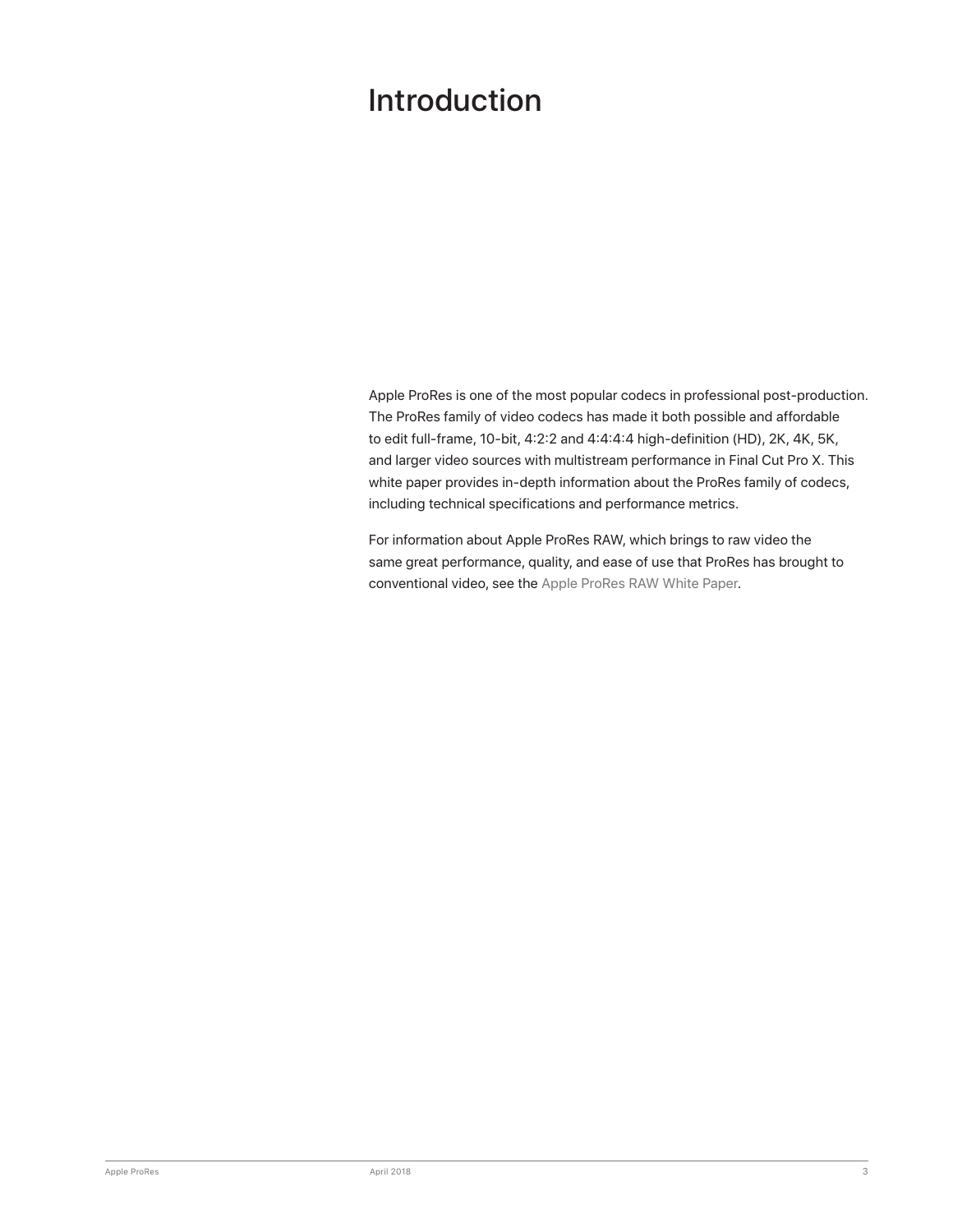# <span id="page-3-0"></span>Authorized Apple ProRes Implementations

Apple ProRes is a codec technology developed for high-quality, high-performance editing in Final Cut Pro X. Apple has licensed ProRes to select companies for use in specific products and workflows.

In some instances, unauthorized codec implementations have been used in third-party software and hardware products. Using any unauthorized implementation (like the FFmpeg and derivative implementations) may lead to decoding errors, performance degradation, incompatibility, and instability.

For a list of all authorized ProRes licensees and developers, and for licensing information, go to [support.apple.com/kb/HT5959](http://support.apple.com/kb/HT5959). If you're using or considering purchasing a product that encodes or decodes ProRes, and that product is not on this list, contact Apple at [ProRes@apple.com](mailto:ProRes%40apple.com?subject=).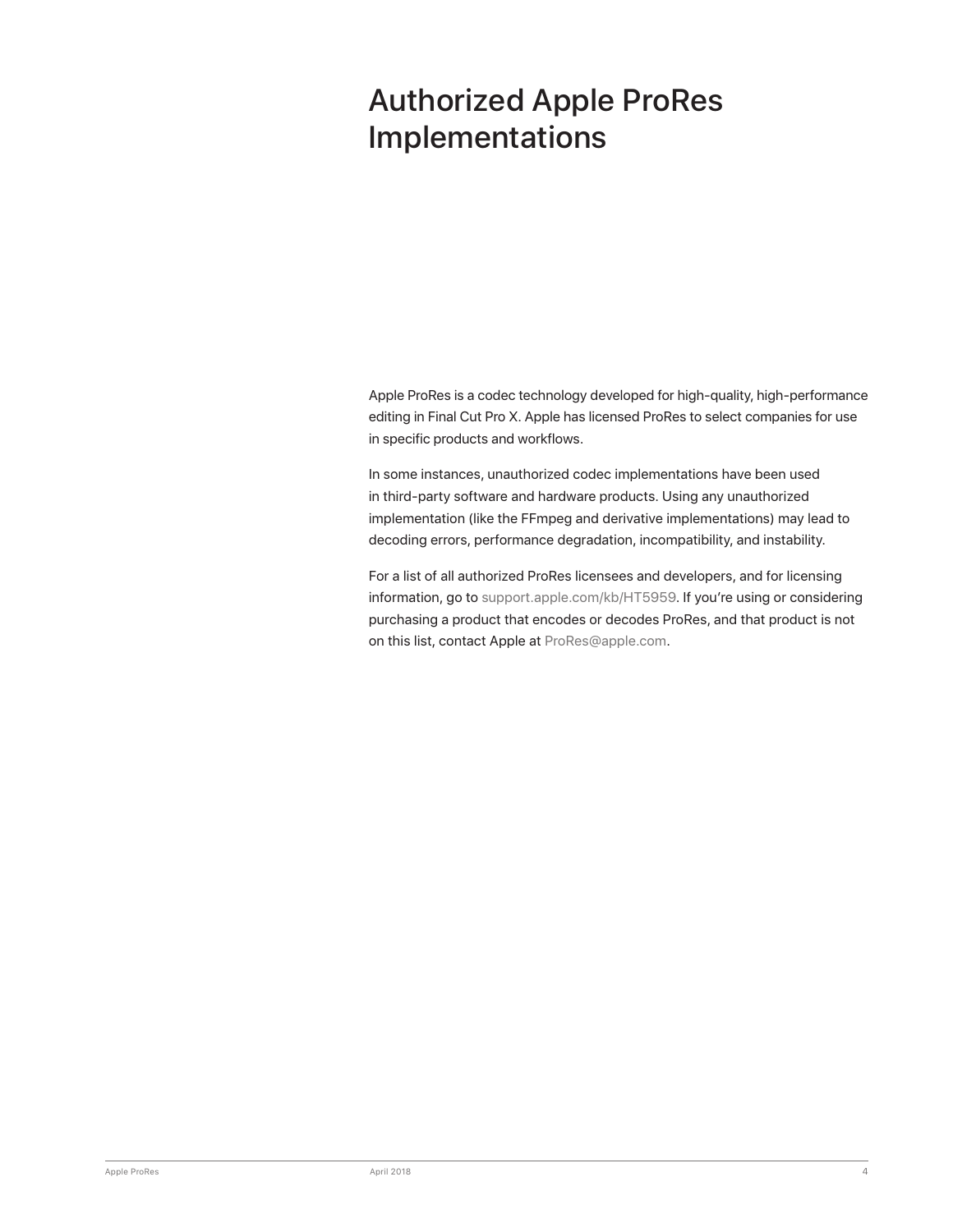# <span id="page-4-0"></span>Apple ProRes Family Overview

Apple ProRes codecs provide an unparalleled combination of multistream, real-time editing performance, impressive image quality, and reduced storage rates. ProRes codecs take full advantage of multicore processing and feature fast, reduced-resolution decoding modes. All ProRes codecs support any frame size (including SD, HD, 2K, 4K, 5K, and larger) at full resolution. The data rates vary based on codec type, image content, frame size, and frame rate.

As a variable bit rate (VBR) codec technology, ProRes uses fewer bits on simple frames that would not benefit from encoding at a higher data rate. All ProRes codecs are frame-independent (or "intra-frame") codecs, meaning that each frame is encoded and decoded independently of any other frame. This technique provides the greatest editing performance and flexibility.

A variety of cameras can now capture and record a wider gamut of color values when working in log or raw formats. You can preserve a wider color gamut by recording with the ProRes LOG setting on certain cameras such as the ARRI ALEXA or transcoding from the RED® camera's REDCODE® RAW format. Final Cut Pro 10.3 or later can process color in wide color gamut and output ProRes files in the Rec. 2020, DCI-P3, or D65-P3 color space. This results in deeper colors and more detail, with richer red and green areas of the image.

With Final Cut Pro 10.3 or later, you can also export ProRes files inside an MXF metadata wrapper instead of exporting .mov files. This makes the exported video file compatible with a wide range of playback systems that rely on the MXF standard for broadcast and archiving.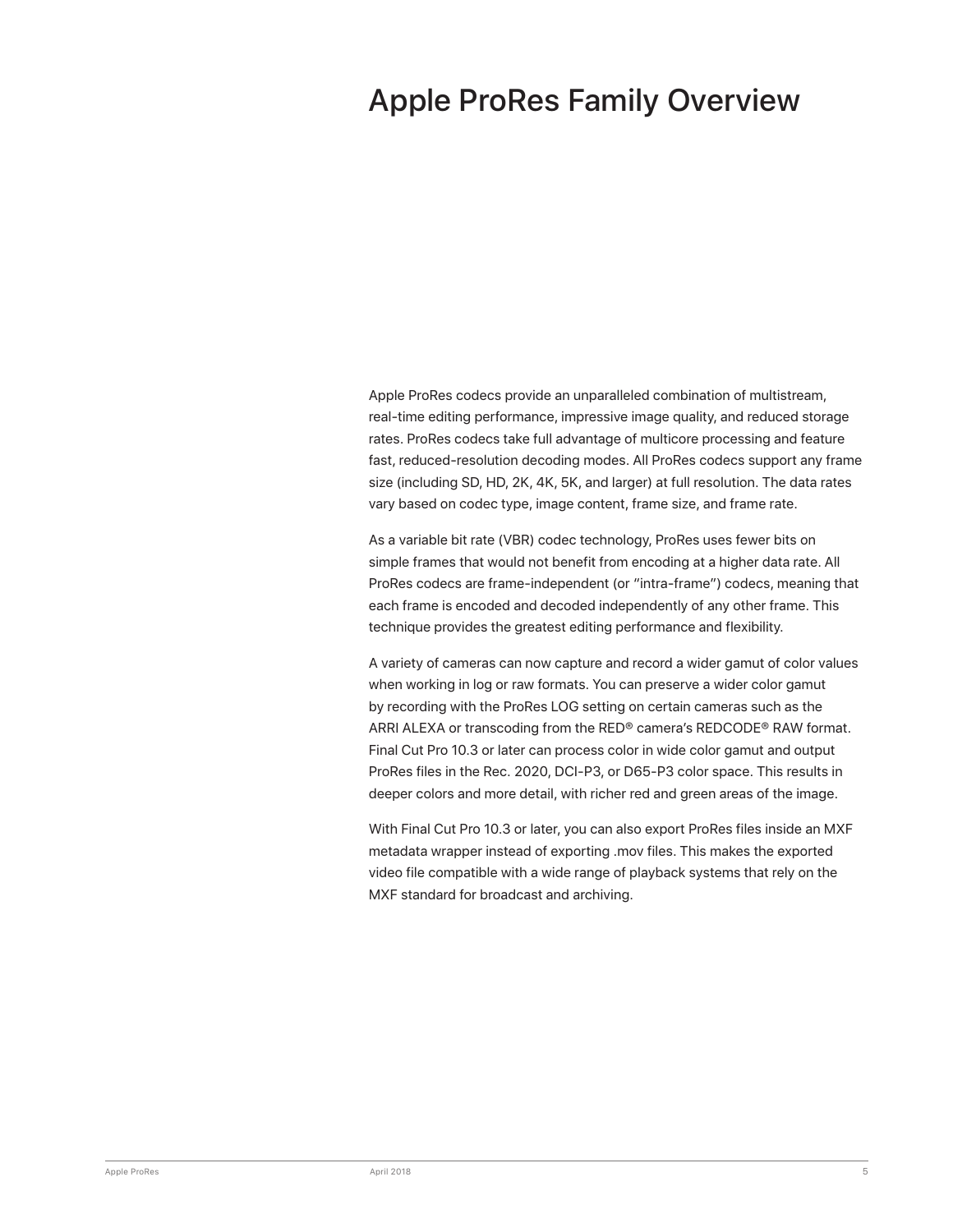Apple ProRes includes the following formats:

**Apple ProRes 4444 XQ:** The highest-quality version of ProRes for 4:4:4:4 image sources (including alpha channels), with a very high data rate to preserve the detail in high-dynamic-range imagery generated by today's highest-quality digital image sensors. Apple ProRes 4444 XQ preserves dynamic ranges several times greater than the dynamic range of Rec. 709 imagery—even against the rigors of extreme visual effects processing, in which tone-scale blacks or highlights are stretched significantly. Like standard Apple ProRes 4444, this codec supports up to 12 bits per image channel and up to 16 bits for the alpha channel. Apple ProRes 4444 XQ features a target data rate of approximately 500 Mbps for 4:4:4 sources at 1920 x 1080 and 29.97 fps.

*Note:* Apple ProRes 4444 XQ requires OS X 10.8 Mountain Lion or later.

**Apple ProRes 4444:** An extremely high-quality version of ProRes for 4:4:4:4 image sources (including alpha channels). This codec features full-resolution, mastering-quality 4:4:4:4 RGBA color and visual fidelity that is perceptually indistinguishable from the original material. Apple ProRes 4444 is a high-quality solution for storing and exchanging motion graphics and composites, with excellent multigeneration performance and a mathematically lossless alpha channel up to 16 bits. This codec features a remarkably low data rate compared to uncompressed 4:4:4 HD, with a target data rate of approximately 330 Mbps for 4:4:4 sources at 1920 x 1080 and 29.97 fps. It also offers direct encoding of, and decoding to, both RGB and  $Y'C_{B}C_{B}$  pixel formats.

**Apple ProRes 422 HQ:** A higher-data-rate version of Apple ProRes 422 that preserves visual quality at the same high level as Apple ProRes 4444, but for 4:2:2 image sources. With widespread adoption across the video post-production industry, Apple ProRes 422 HQ offers visually lossless preservation of the highest-quality professional HD video that a single-link HD-SDI signal can carry. This codec supports full-width, 4:2:2 video sources at 10-bit pixel depths, while remaining visually lossless through many generations of decoding and re-encoding. The target data rate of Apple ProRes 422 HQ is approximately 220 Mbps at 1920 x 1080 and 29.97 fps.

**Apple ProRes 422:** A high-quality compressed codec offering nearly all the benefits of Apple ProRes 422 HQ, but at 66 percent of the data rate for even better multistream, real-time editing performance. The target data rate of Apple ProRes 422 is approximately 147 Mbps at 1920 x 1080 and 29.97 fps.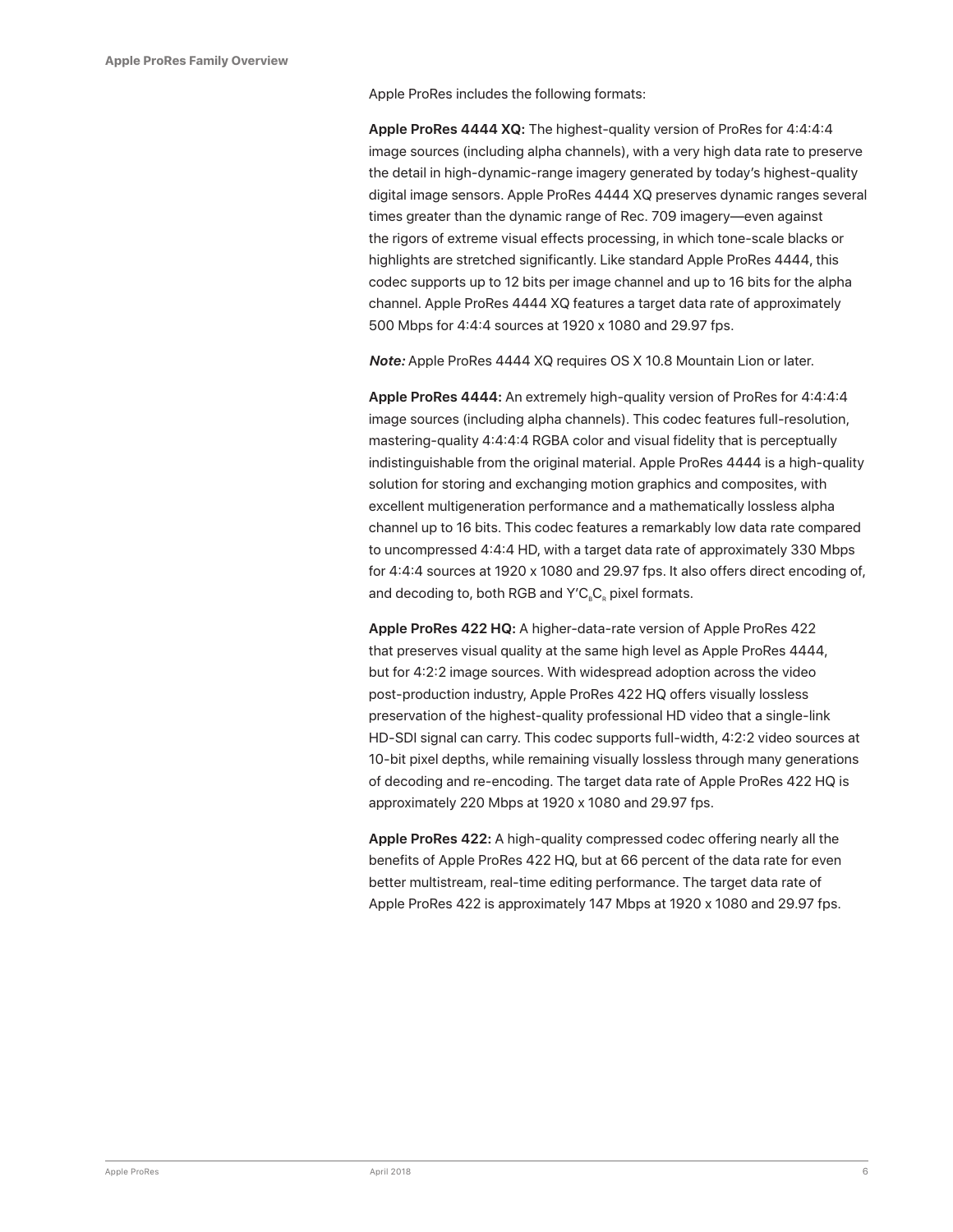**Apple ProRes 422 LT:** A more highly compressed codec than Apple ProRes 422, with roughly 70 percent of the data rate and 30 percent smaller file sizes. This codec is perfect for environments where storage capacity and data rate are at a premium. The target data rate of Apple ProRes 422 LT is approximately 102 Mbps at 1920 x 1080 and 29.97 fps.

**Apple ProRes 422 Proxy:** An even more highly compressed codec than Apple ProRes 422 LT, intended for use in offline workflows that require low data rates but full-resolution video. The target data rate of Apple ProRes 422 Proxy is approximately 45 Mbps at 1920 x 1080 and 29.97 fps.

*Note:* Apple ProRes 4444 XQ and Apple ProRes 4444 are ideal for the exchange of motion graphics media because they are virtually lossless, and are the only ProRes codecs that support alpha channels.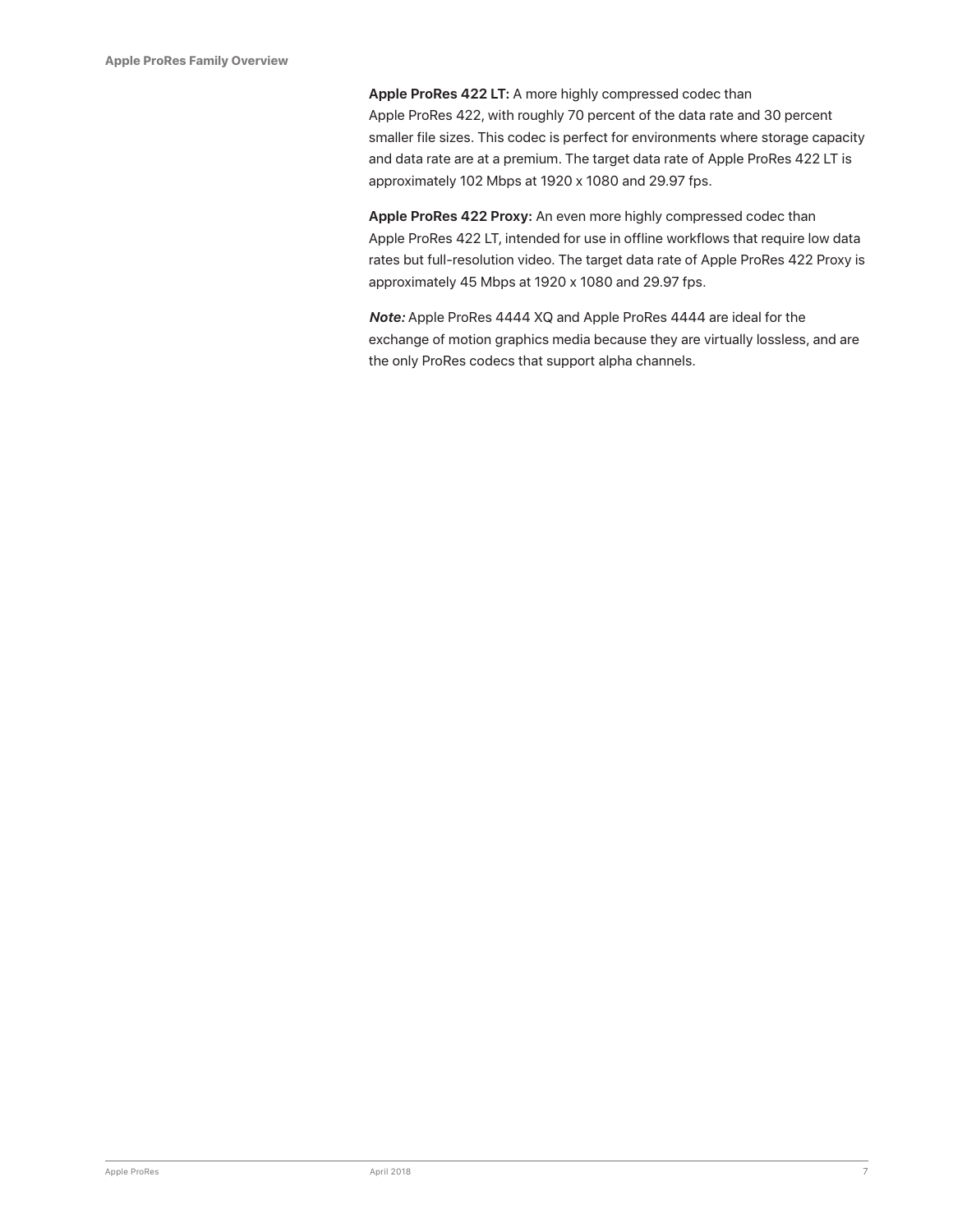# <span id="page-7-0"></span>Properties of Digital Images

The technical properties of digital images correspond to different aspects of image quality. For example, high-resolution HD images can carry more detail than their lower-resolution SD counterparts. 10-bit images can carry finer gradations of color, thereby avoiding the banding artifacts that can occur in 8-bit images.

The role of a codec is to preserve image quality as much as possible at a particular reduced data rate, while delivering the fastest encoding and decoding speed. The Apple ProRes family supports the three key properties of digital images that contribute to image quality—*frame size, chroma sampling,* and *sample bit depth*—while offering industry-leading performance and quality at each supported data rate. In order to appreciate the benefits of the ProRes family as a whole and to choose which family members to use in various post-production workflows, it is important to understand these three properties.

### Frame Size (Full-Width Versus Partial-Width)

Many video camcorders encode and store video frames at less than the full HD widths of 1920 pixels or 1280 pixels, for 1080-line or 720-line HD formats, respectively. When such formats are displayed, they are upsampled horizontally to full HD widths, but they cannot carry the amount of detail possible with full-width HD formats.

All ProRes family members can encode full-width HD video sources (sometimes called "full-raster" video sources) to preserve the maximum possible detail an HD signal can carry. ProRes codecs can also encode partial-width HD sources if desired, thereby averting potential quality and performance degradation that results from upscaling partial-width formats prior to encoding.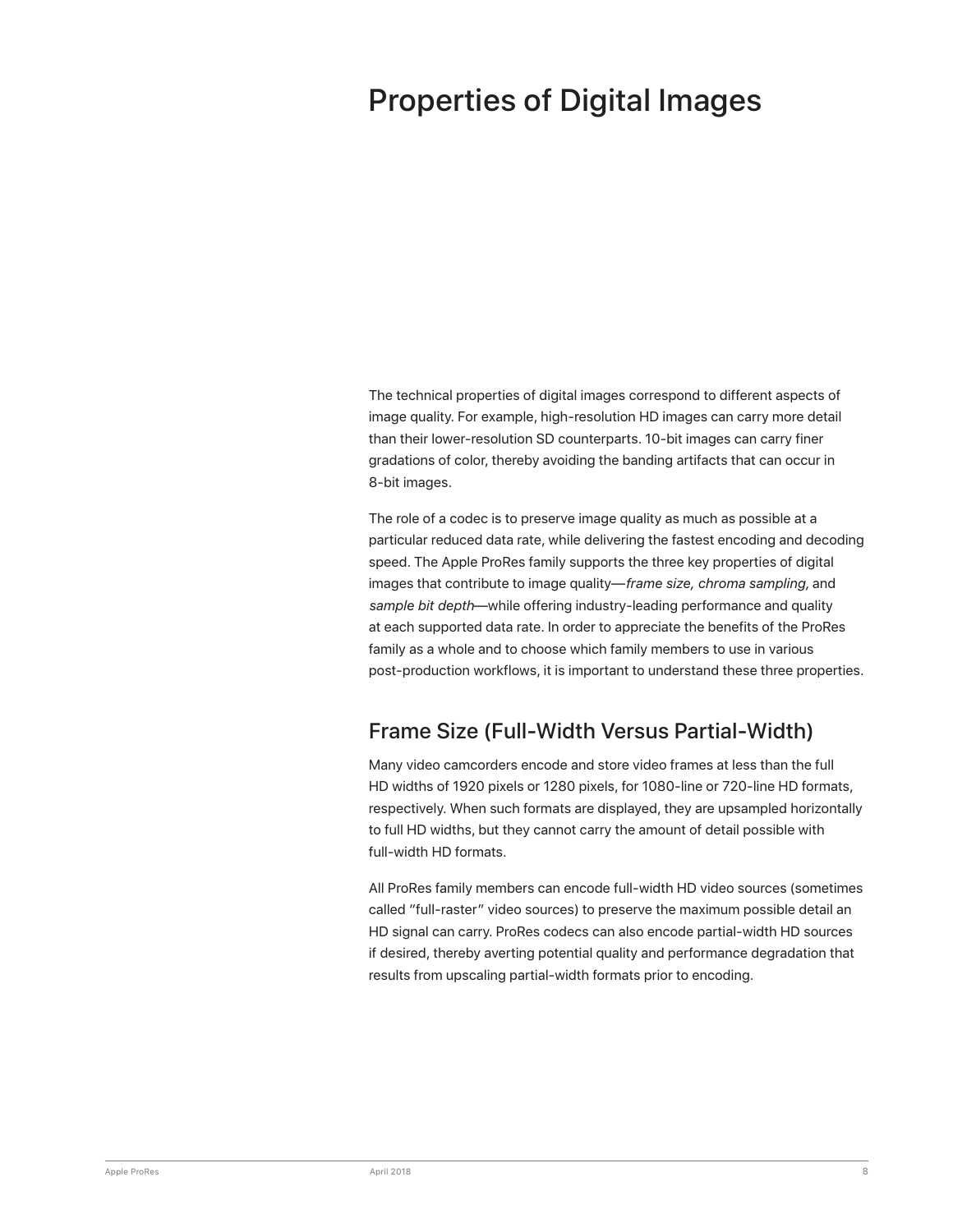### <span id="page-8-0"></span>Chroma Sampling

Color images require three channels of information. In computer graphics, a pixel's color is typically defined by R, G, and B values. In traditional digital video, a pixel is represented by Y',  $C_{B}$ , and  $C_{B}$  values, where Y' is the "luma" or grayscale value and  $C_{R}$  and  $C_{R}$  contain the "chroma" or color-difference information. Because the eye is less sensitive to fine chroma detail, it is possible to average together and encode fewer  $C<sub>s</sub>$  and  $C<sub>s</sub>$  samples with little visible quality loss for casual viewing. This technique, known as *chroma subsampling,* has been used widely to reduce the data rate of video signals. However, excessive chroma subsampling can degrade quality for compositing, color correction, and other image-processing operations. The ProRes family handles today's popular chroma formats as follows:

- *4:4:4* is the highest-quality format for preserving chroma detail. In 4:4:4 image sources, there is no subsampling, or averaging, of chroma information. There are three unique samples, either Y',  $C_{\alpha}$ , and  $C_{\alpha}$  or R, G, and B, for every pixel location. Apple ProRes 4444 XQ and Apple ProRes 4444 fully support 4:4:4 image sources, from either RGB or Y'C<sub>a</sub>C<sub>a</sub> color spaces. The fourth "4" means that Apple ProRes 4444 XQ and Apple ProRes 4444 can also carry a unique alpha-channel sample for every pixel location. Apple ProRes 4444 XQ and Apple ProRes 4444 are intended to support 4:4:4:4 RGB+Alpha sources exported from computer graphics applications such as Motion, as well as 4:4:4 video sources from high-end devices such as dual-link HDCAM-SR.
- *4:2:2* is considered a high-quality, professional video format in which the chroma values of Y'C<sub>e</sub>C<sub>e</sub> images are averaged together such that there is one  $C_{\rm s}$  and one  $C_{\rm s}$  sample, or one " $C_{\rm s}/C_{\rm s}$  chroma pair," for each Y' (luma) sample. This minimal chroma subsampling has traditionally been considered adequate for high-quality compositing and color correction, although better results can be achieved using 4:4:4 sources. 4:2:2 sources are generated by many popular higher-end video camcorder formats, including DVCPRO HD, AVC-Intra/100, and XDCAM HD422/50. All Apple ProRes 422 family members fully support the chroma resolution inherent in 4:2:2 video formats.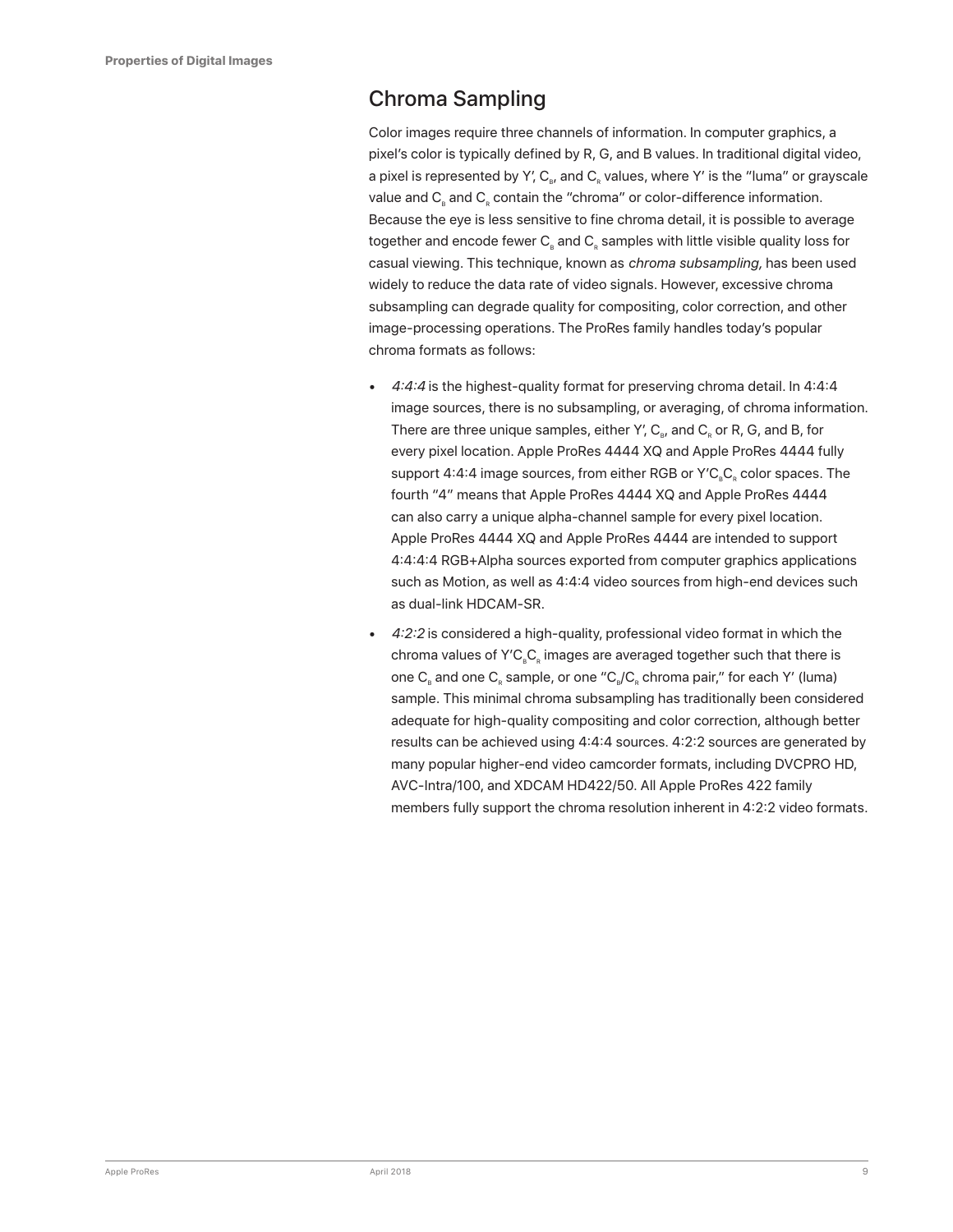<span id="page-9-0"></span>• *4:2:0* and *4:1:1* have the least chroma resolution of the formats mentioned here, with just one C<sub>.</sub>/C, chroma pair for every four luma samples. These formats are used in a variety of consumer and professional video camcorders. Depending on the quality of a camera's imaging system, 4:2:0 and 4:1:1 formats can provide excellent viewing quality. However, in compositing workflows it can be difficult to avoid visible artifacts around the edges of a composited element. HD 4:2:0 formats include HDV, XDCAM HD, and AVC-Intra/50. 4:1:1 is used in DV. All Apple ProRes 422 formats can support 4:2:0 or 4:1:1 sources if the chroma is upsampled to 4:2:2 prior to encoding.



### Sample Bit Depth

The number of bits used to represent each Y',  $C_{\rm B}$ , or  $C_{\rm B}$  (or R, G, or B) image sample determines the number of possible colors that can be represented at each pixel location. Sample bit depth also determines the smoothness of subtle color shading that can be represented across an image gradient, such as a sunset sky, without visible quantization or "banding" artifacts.

Traditionally, digital images have been limited to 8-bit samples. In recent years the number of professional devices and acquisition techniques supporting 10-bit and even 12-bit image samples has increased. 10-bit imagery is now often found in 4:2:2 video sources with professional digital (SDI, HD-SDI, or even HDMI) outputs. 4:2:2 video sources rarely exceed 10 bits, but a growing number of 4:4:4 image sources claim 12-bit resolution, though with sensor-derived images the least significant one or two bits may have more noise than signal. 4:4:4 sources include high-end film scanners and film-like digital cameras and can include high-end computer graphics.

Apple ProRes 4444 XQ and Apple ProRes 4444 support image sources up to 12 bits and preserve alpha sample depths up to 16 bits. All Apple ProRes 422 codecs support up to 10-bit image sources, though the best 10-bit quality is obtained with the higher-bit-rate family members—Apple ProRes 422 and Apple ProRes 422 HQ.

*Note:* Like Apple ProRes 4444 XQ and Apple ProRes 4444, all Apple ProRes 422 codecs can in fact accept image samples even greater than 10 bits, although such high bit depths are rarely found among 4:2:2 or 4:2:0 video sources.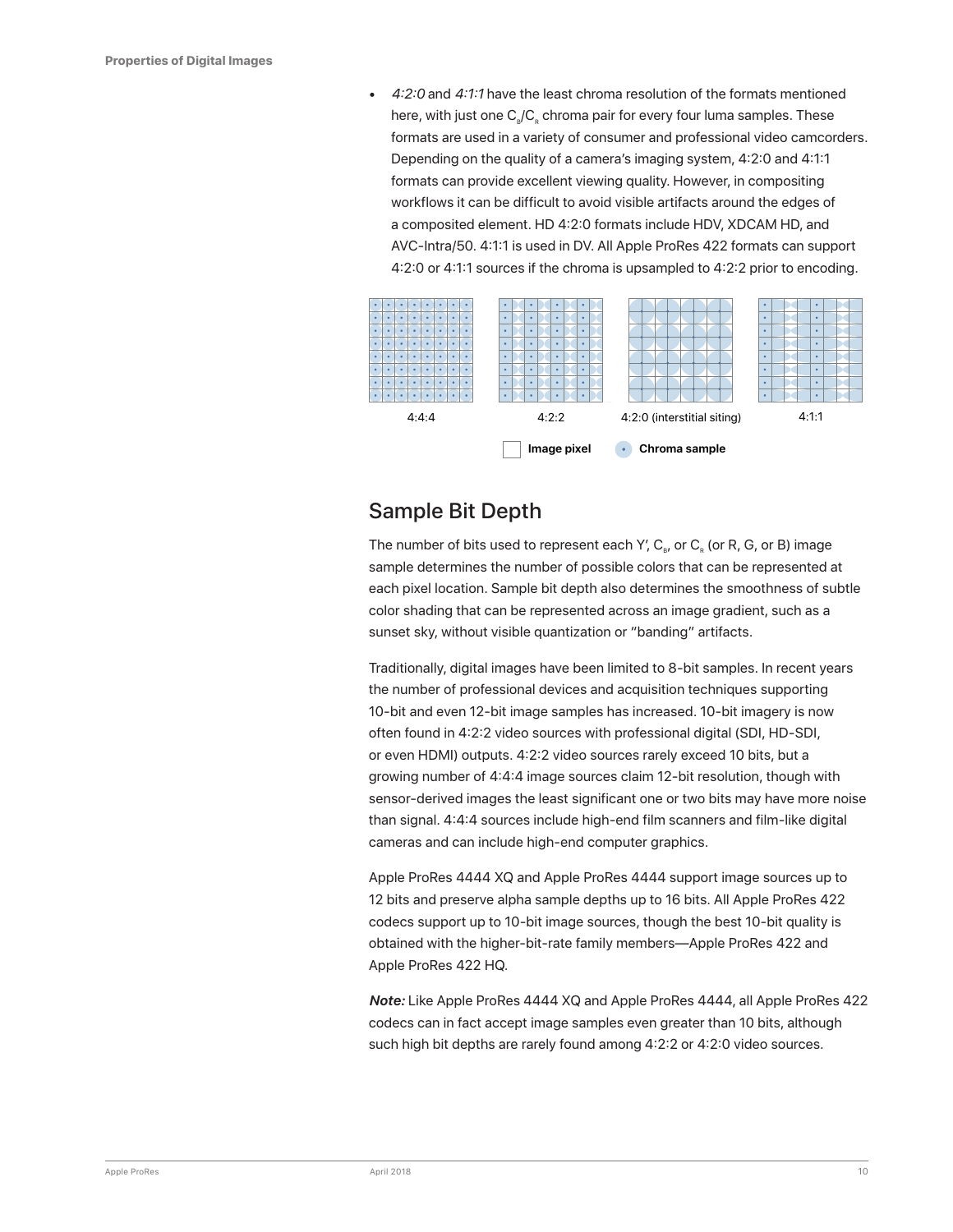## <span id="page-10-0"></span>Properties of Apple ProRes Codecs

Every image or video codec can be characterized by how well it behaves in three critical dimensions: compression, quality, and complexity. *Compression* means data reduction, or how many bits are required compared to the original image. For image sequences or video streams, compression means data rate, expressed in bits/sec for transmission or bytes/hour for storage. *Quality* describes how closely a compressed image resembles the original. "Fidelity" would therefore be a more accurate term, but "quality" is the term widely used. *Complexity* relates to how many arithmetic operations must be computed to compress or decompress an image frame or sequence. For software codec implementations, the lower the complexity, the greater the number of video streams that can be decoded simultaneously in real time, resulting in higher performance within post-production applications.

Every image or video codec design must make tradeoffs between these three properties. Because codecs used within professional camcorders or for professional video editing must maintain high visual quality, the tradeoff amounts to one of data rate versus performance. For example, AVCHD camcorders can produce H.264 video streams with excellent image quality at low data rates. However, the complexity of the H.264 codec is very high, resulting in lower performance for real-time video editing with multiple video streams and effects. In comparison, Apple ProRes features excellent image quality as well as low complexity, which results in better performance for real-time video editing.

The following sections describe how the various ProRes codecs behave and compare to one another in terms of these three important codec properties: *data rate, quality,* and *performance*.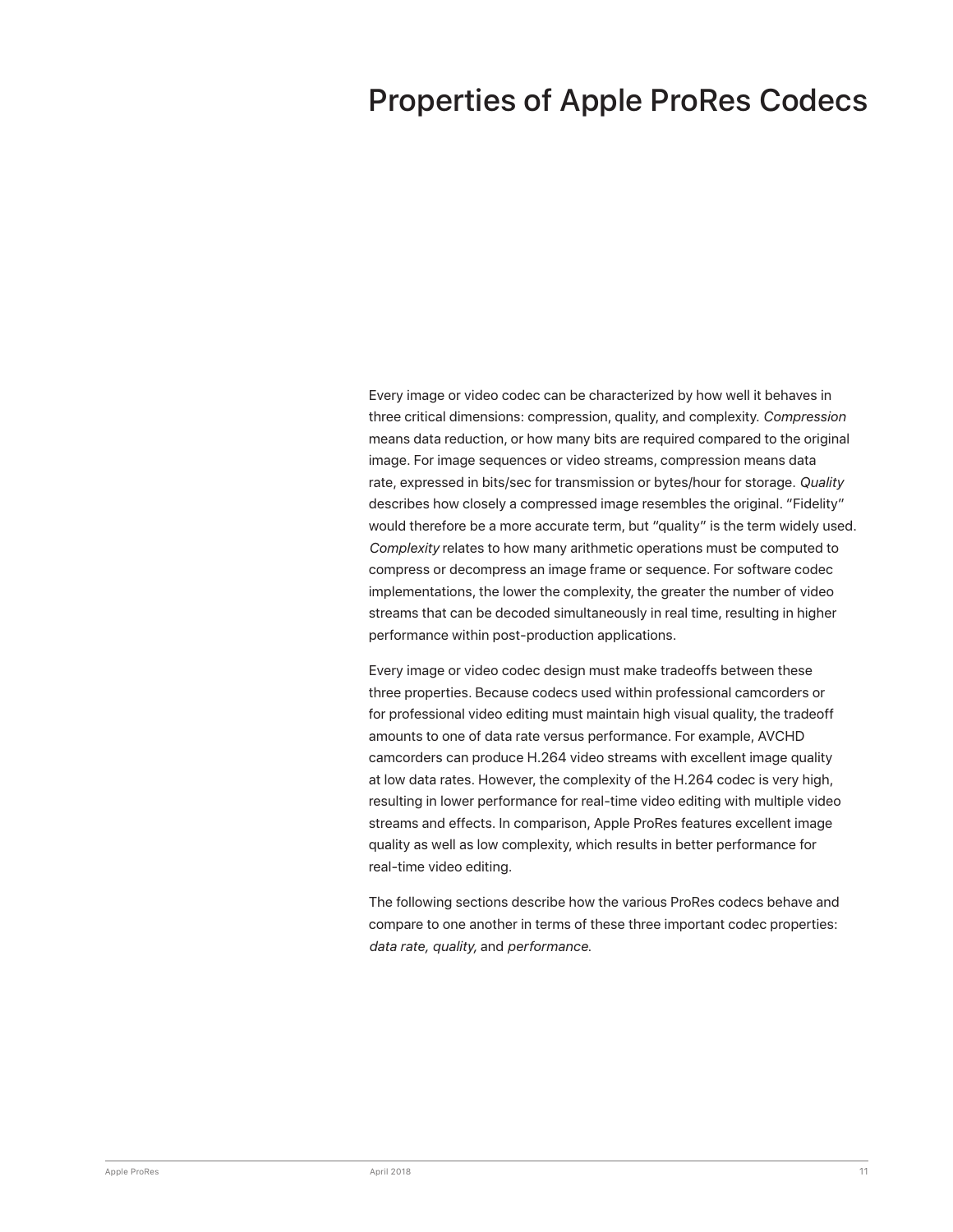#### <span id="page-11-0"></span>Data Rate

The ProRes family spans a broad range of data rates to support a variety of workflow and application purposes. This section describes how ProRes data rates compare to each other and to the data rates of uncompressed video. The section also illustrates how frame size and frame rate affect ProRes data rates. Finally, the text includes information on the variable bit rate (VBR) nature of the ProRes codec family.

The bar chart below shows how the data rates of the ProRes formats compare to those of uncompressed, full-width (1920 x 1080), 4:4:4 12-bit and 4:2:2 10-bit image sequences at 29.97 frames/sec. The chart shows that even the two highest-quality ProRes formats—Apple ProRes 4444 XQ and Apple ProRes 4444—offer significantly lower data rates than their uncompressed counterparts.



**Data Rates - Uncompressed and Apple ProRes at 1920 x 1080, 29.97 fps**

The data rates shown in the bar chart above are for "full-width" (1920 x 1080) HD frames at 29.97 frames/sec. The ProRes family also supports the 720p HD format at its full width (1280 x 720). In addition to full-width HD formats, ProRes codecs support three different "partial-width" HD video formats used as the recording resolutions in a number of popular HD camcorders: 1280 x 1080, 1440 x 1080, and 960 x 720.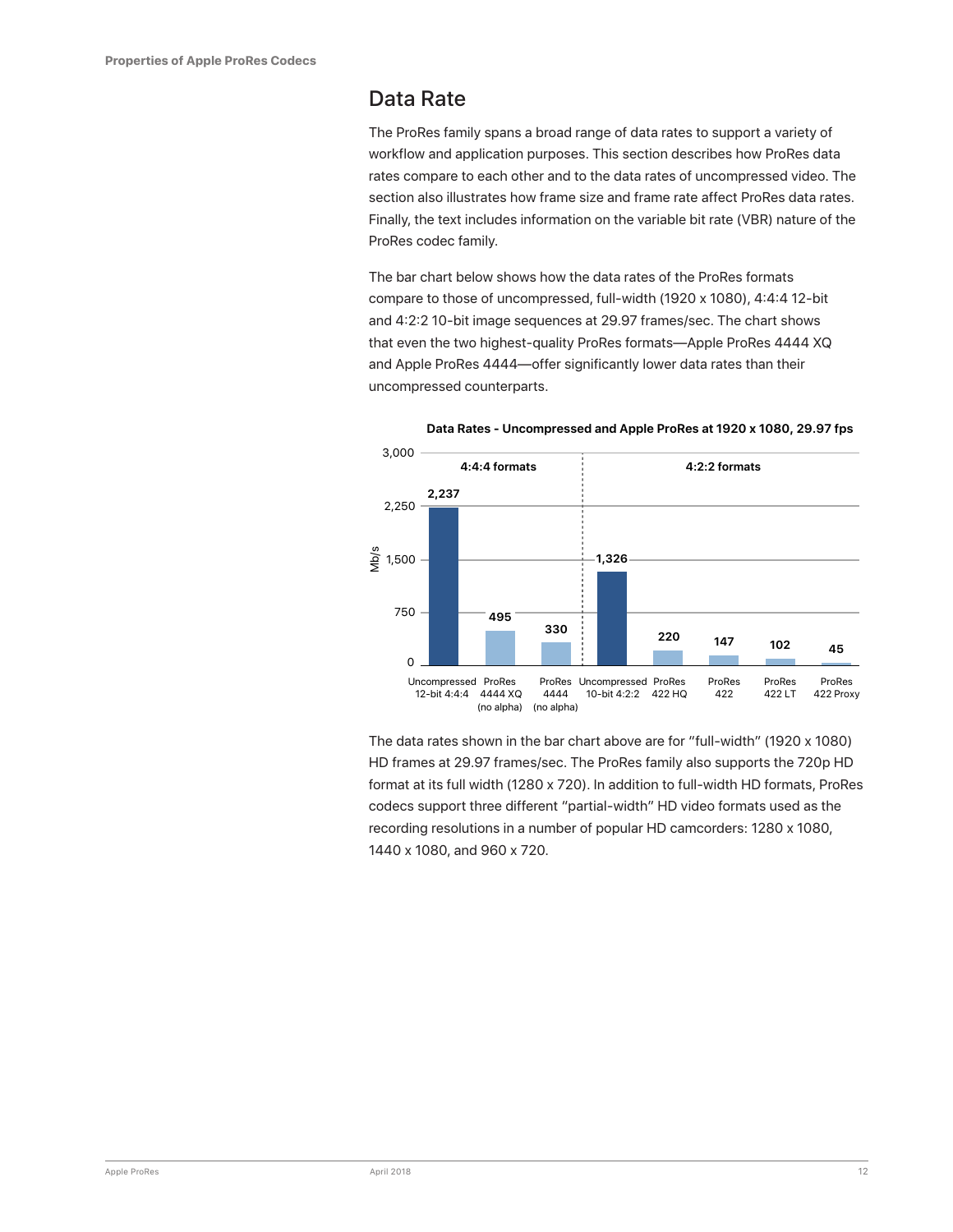The data rate of a ProRes format is determined primarily by three key factors: ProRes codec type, encoded frame size, and frame rate. The chart below shows some examples of how varying any one of these factors changes a ProRes format's data rate. A table of data rates for a number of ProRes formats supported for real-time editing in Final Cut Pro X can be found in the appendix.



**Data Rates - Apple ProRes 422 LT versus Apple ProRes 422**

ProRes is a variable bit rate (VBR) video codec. This means that the number of bits used to encode each frame within a stream is not constant, but varies from one frame to the next. For a given video frame size and a given ProRes codec type, the ProRes encoder aims to achieve a "target" number of bits per frame. Multiplying this number by the frames per second of the video format being encoded results in the target data rate for a specific ProRes format.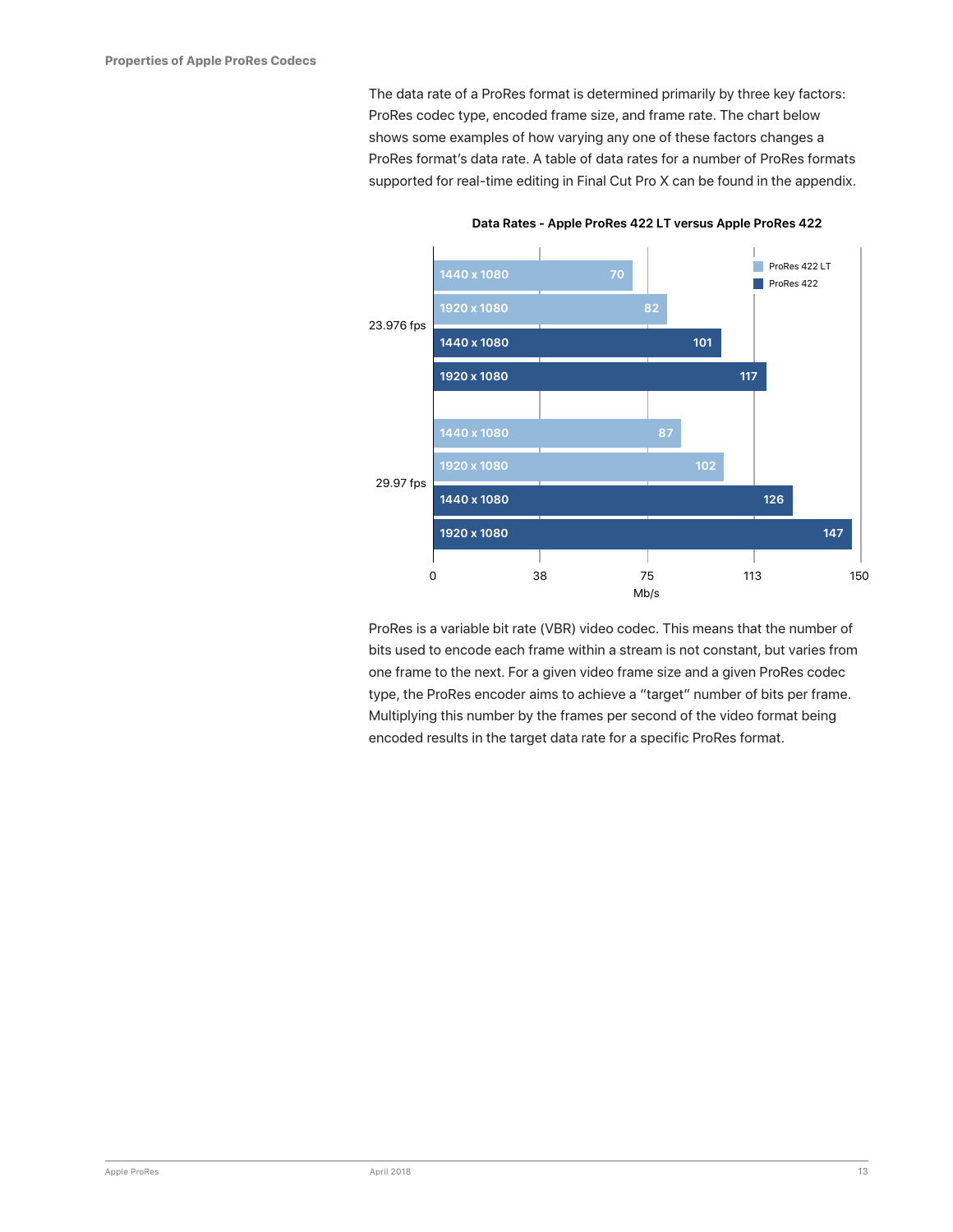Although ProRes is a VBR codec, the variability is usually small. The actual data rate is usually close to the target data rate. For a given ProRes format, there is also a maximum number of bits per frame that is never exceeded. This maximum is approximately 10 percent more than the target number of bits per frame. The graph below plots the actual number of bits used per frame in an example ProRes video sequence.



**Compressed Frame Sizes - Apple ProRes 422**

Sequence depicted is ASC/DCI Standard Evaluation Material (StEM) Mini-Movie at 1920 x 1080.

Note that for this particular sequence of over 10,000 frames, only one frame uses the maximum number of bits and most frames are clustered within a few percent of the target. However, many frames use significantly fewer bits than the target. This is because ProRes encoders add bits to a frame only if doing so will produce a better match to the original image. Beyond a certain point, simple image frames, such as an all-black frame with a few words of text, incur no quality benefit if more bits are added. ProRes encoders do not waste bits on any frame if adding more will not improve the fidelity.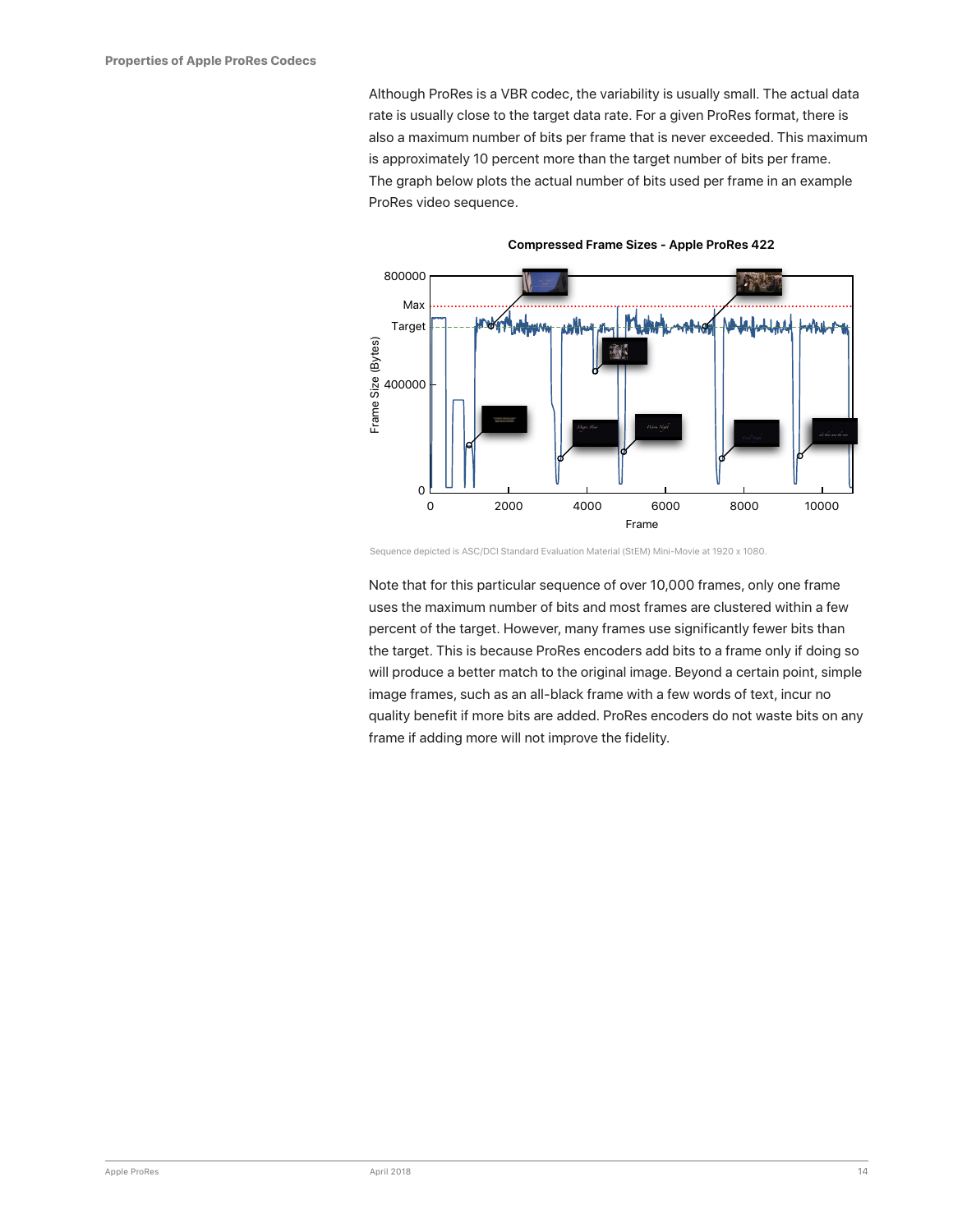### <span id="page-14-0"></span>**Quality**

Although the ability to produce high-quality output is a key attribute of image and video codecs, it is quality preservation—or fidelity—that is the actual goal of a codec. Imagery often goes through many stages of processing prior to ProRes encoding, and these stages may add visible flaws, or "artifacts," to the images. If an image sequence has visible artifacts to begin with, ProRes will perfectly preserve these artifacts, which can make viewers mistakenly think such flaws are caused by the ProRes codec itself. The goal of every ProRes family member is to perfectly preserve the quality of the original image source, be it good or bad.

The quality-preserving capability of the various ProRes codecs can be expressed in both quantitative and qualitative terms. In the field of image and video compression, the most widely used quantitative measure of image fidelity is peak signal-to-noise ratio (PSNR). PSNR is a measure of how closely a compressed image (after being decompressed) matches the original image handed to the encoder. The higher the PSNR value, the more closely the encoded image matches the original. The graph below plots the PSNR value for each image frame in a test sequence for three different codecs: Apple ProRes 422 HQ, Avid DNxHD, and Panasonic D5.



**PSNR Comparison - Apple ProRes, DNxHD, and D5**

Measured using ASC/DCI Standard Evaluation Material (StEM) Mini-Movie at 1920 x 1080.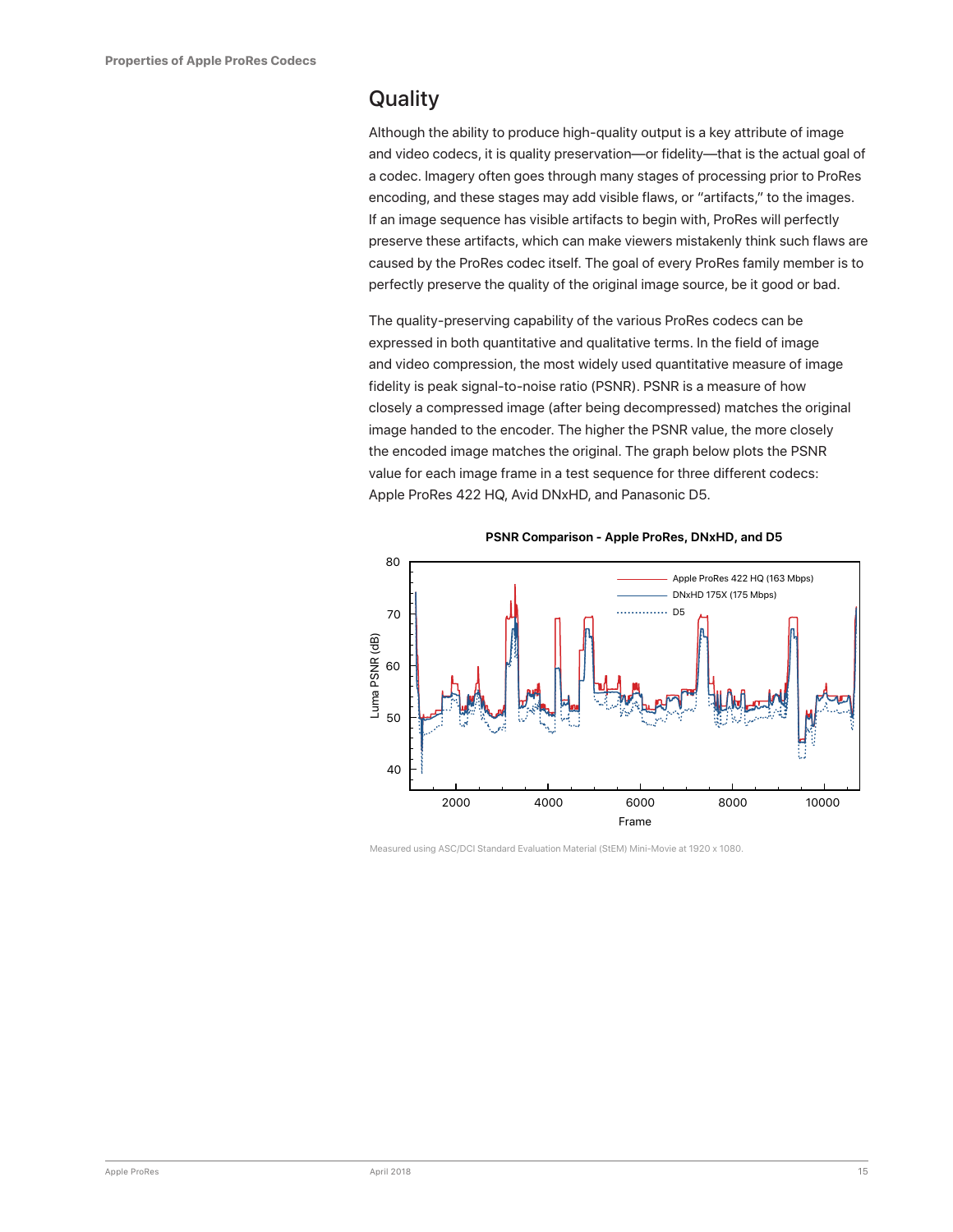The next graph shows the same sequence plotted for each Apple ProRes 422 codec. As the graph shows, there is a difference in PSNR between one family member and the next. These differences correspond to the comparative data rates of the Apple ProRes 422 codecs. PSNR for Apple ProRes 422 HQ is 15–20 dB higher than that for Apple ProRes 422 Proxy, but the Apple ProRes 422 HQ stream has nearly five times the data rate of the Apple ProRes 422 Proxy stream. The benefit of higher fidelity comes at the cost of larger file sizes, so it's important to select the ProRes family member according to your workflow requirements.



**PSNR Comparison - Apple ProRes 422 Family**

Measured using ASC/DCI Standard Evaluation Material (StEM) Mini-Movie at 1920 x 1080.

In addition to indicating visual fidelity, the difference in PSNR values also denotes headroom. For example, if you were to view the original sequence used in the graph above, and then view the Apple ProRes 422 HQ and Apple ProRes 422 encoded versions of the same stream, all three would look visually identical. However, the higher PSNR value for Apple ProRes 422 HQ indicates greater quality headroom. This increased headroom means that an image sequence can be decoded and re-encoded over multiple generations and still look visually identical to the original, as shown in the graph below.

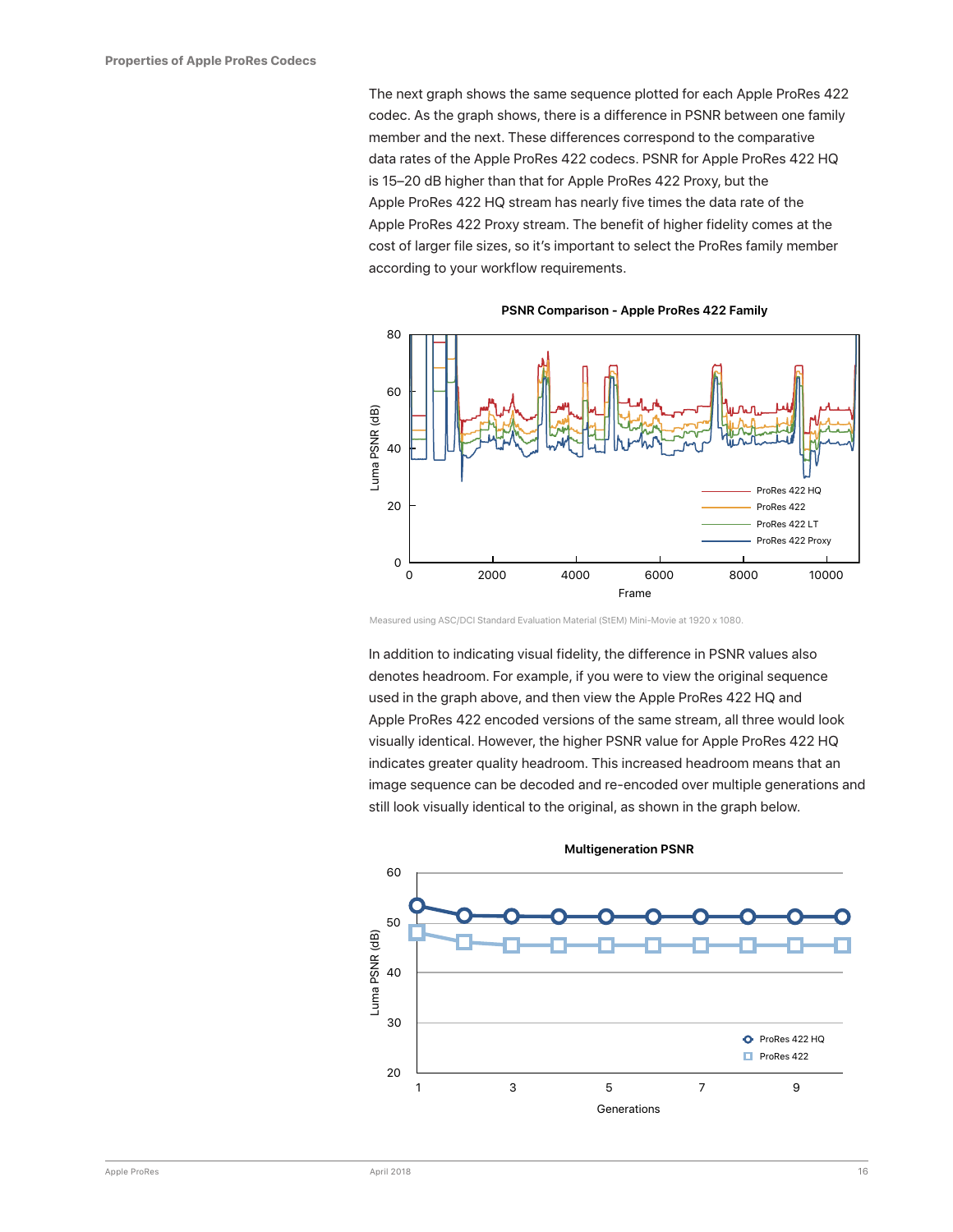Because PSNR is not a perfect measure of compressed image fidelity—there is no particular PSNR number that can absolutely guarantee that a compressed image will have no visible difference from the original—it's useful to have some qualitative description of expected image quality for each ProRes codec type. Note that in the table below, the qualitative description for Apple ProRes 4444 (without an alpha channel) is identical to that for Apple ProRes 422 HQ. This is because Apple ProRes 4444, though its target bit rate is 50 percent higher than that of Apple ProRes 422 HQ, uses extra bits to encode the greater number of chroma samples in 4:4:4 at the same high quality headroom ensured by Apple ProRes 422 HQ for 4:2:2 sources.

| Apple ProRes codec | Visible differences (1st gen.) | <b>Quality headroom</b>                                               |
|--------------------|--------------------------------|-----------------------------------------------------------------------|
| ProRes 4444 XQ     | Virtually never                | Very high, excellent for multi-gen. finishing<br>and camera originals |
| ProRes 4444        | Virtually never                | Very high, excellent for multi-gen. finishing                         |
| ProRes 422 HQ      | Virtually never                | Very high, excellent for multi-gen. finishing                         |
| ProRes 422         | Very rare                      | High, very good for most multi-gen.<br>workflows                      |
| ProRes 422 LT      | Rare                           | Good for some multi-gen. workflows                                    |
| ProRes 422 Proxy   | Subtle for high-detail images  | OK, intended for first-gen. viewing and<br>editing                    |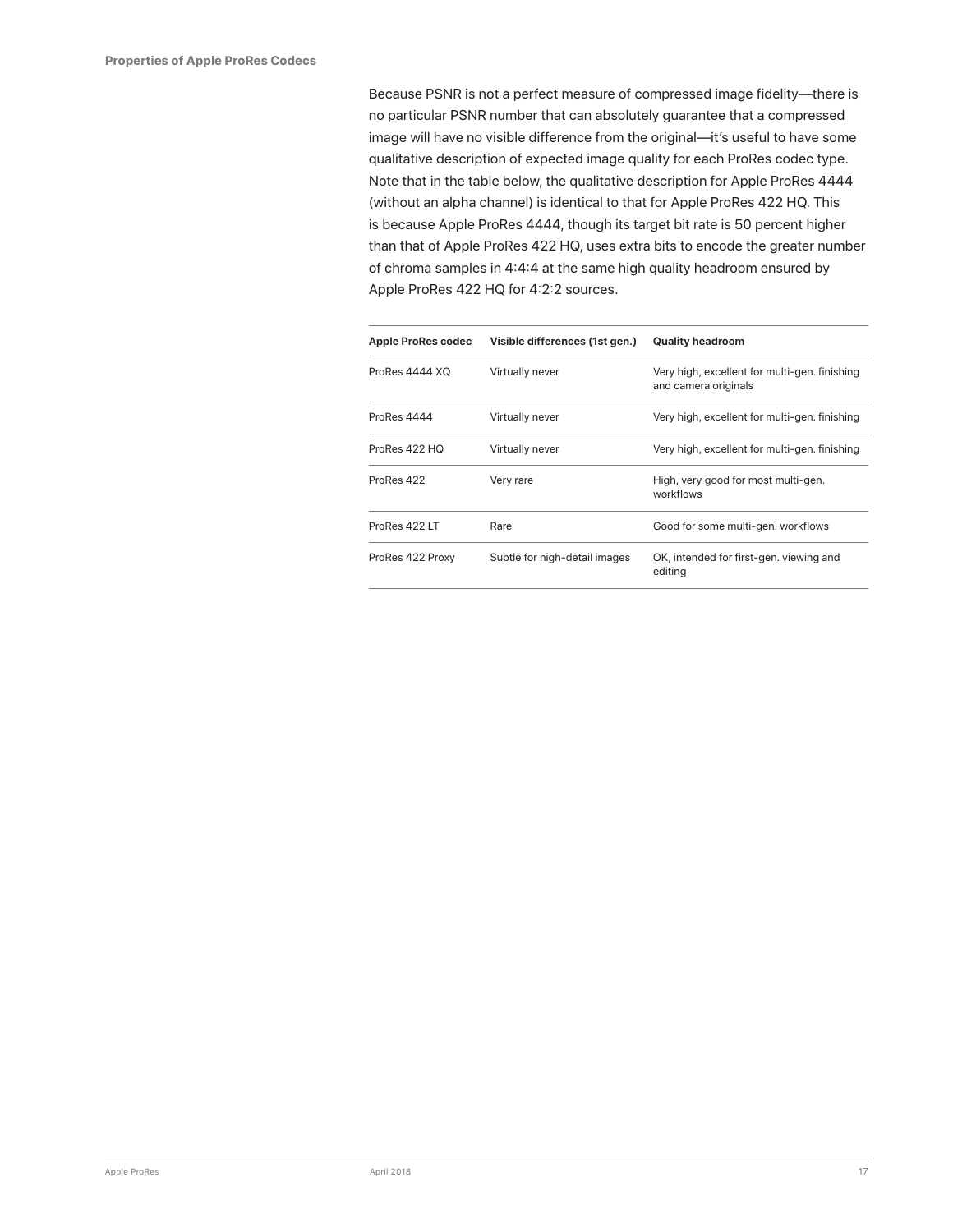#### <span id="page-17-0"></span>Performance

The ProRes family of codecs is designed for speed, and high speed of both encoding and decoding is essential to avoid workflow bottlenecks.

Fast decoding is especially critical for multistream, real-time editing in Final Cut Pro X. The ProRes codec family performs exceptionally well in this regard. For each Apple ProRes codec type, the following charts show the number of full-width streams that can be edited simultaneously in real time on a Mac Pro and a MacBook Pro computer. (In each chart, the number of possible 4096 x 2160 4K streams is shown in light blue. The number of possible 1920 x 1080 HD streams is shown in dark blue.) In practice, of course, you may not often need to edit five, six, or more streams simultaneously, but these charts give an idea of how much processing time will be available for real-time titling, effects, and so on, when just one, two, or three streams are being used.



#### **Mac Pro – Final Cut Pro X Multicam Streams\***

\*The Final Cut Pro X Multicam feature allows you to view up to 16 angles simultaneously while switching or cutting angles in real time.

Testing conducted by Apple in March 2014 using shipping Mac Pro 12-core 2.7GHz units with 1TB flash storage, 64GB of RAM, AMD FirePro D700 graphics, and OS X 10.9.2. Tested with a prerelease version of Final Cut Pro X using 10-minute 1920 x 1080p24 and 4096 x2160p24 ASC-DCI Standard Evaluation Material Multicam clips for each content type. Mac Pro continuously monitors system thermal and power conditions, and may adjust processor speed as needed to maintain optimal system operation. Performance may vary depending on system configuration and content.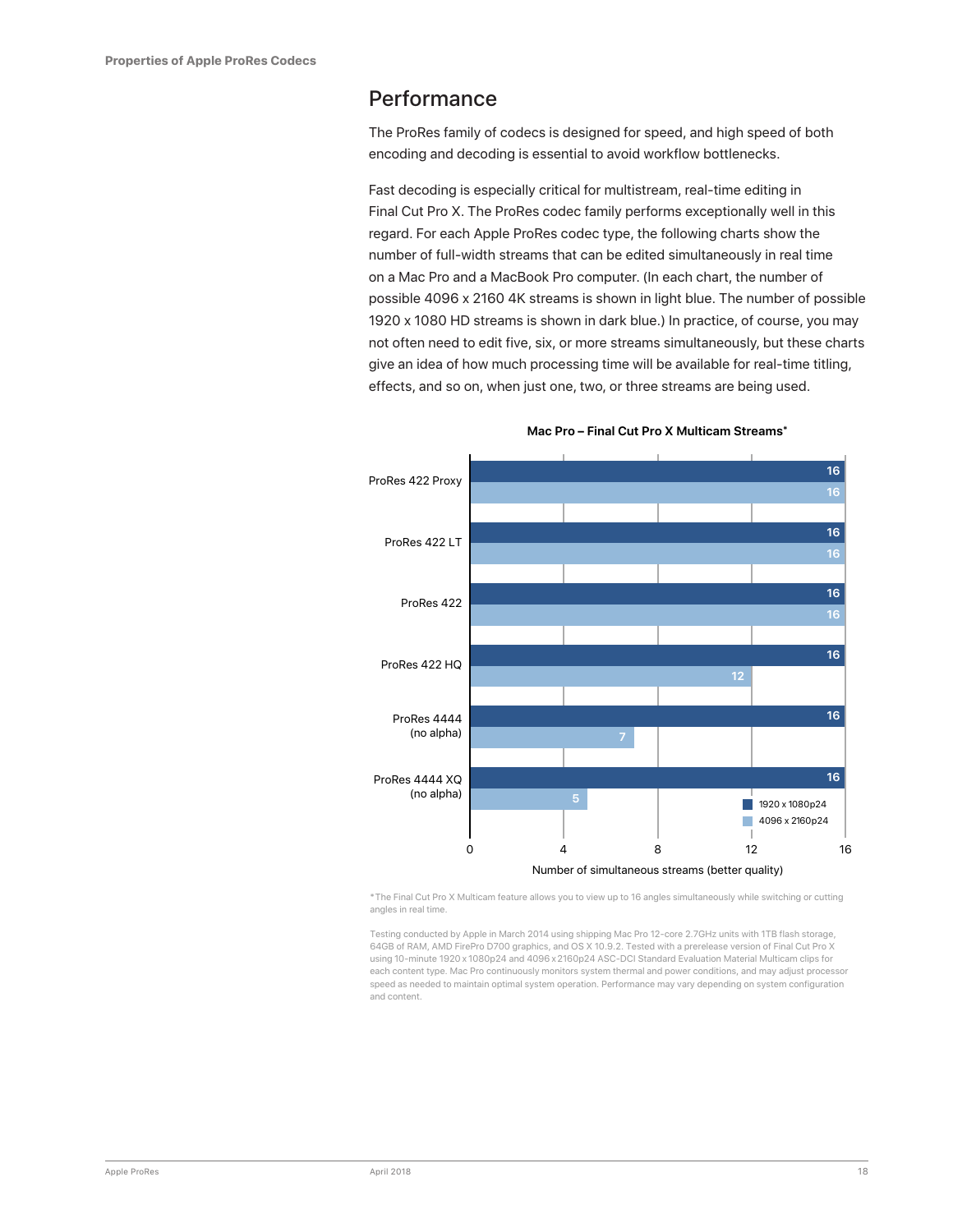

#### **MacBook Pro – Final Cut Pro X Multicam Streams\***

\*The Final Cut Pro X Multicam feature allows you to view up to 16 angles simultaneously while switching or cutting angles in real time.

Testing conducted by Apple in January 2017 using shipping 2.9GHz quad-core Intel Core i7-based 15-inch<br>MacBook Pro systems with 2TB SSD, 16GB of RAM, Radeon Pro 460 graphics, and OS X 10.12.2. Tested with Final Cut Pro 10.3.1 using 10-minute 1920 x 1080p24 and 4096 x 2160p24 ASC-DCI Standard Evaluation Material Multicam clips for each content type. MacBook Pro continuously monitors system thermal and power conditions, and may adjust performance as needed to maintain optimal system operation. Performance may vary depending on system configuration and content.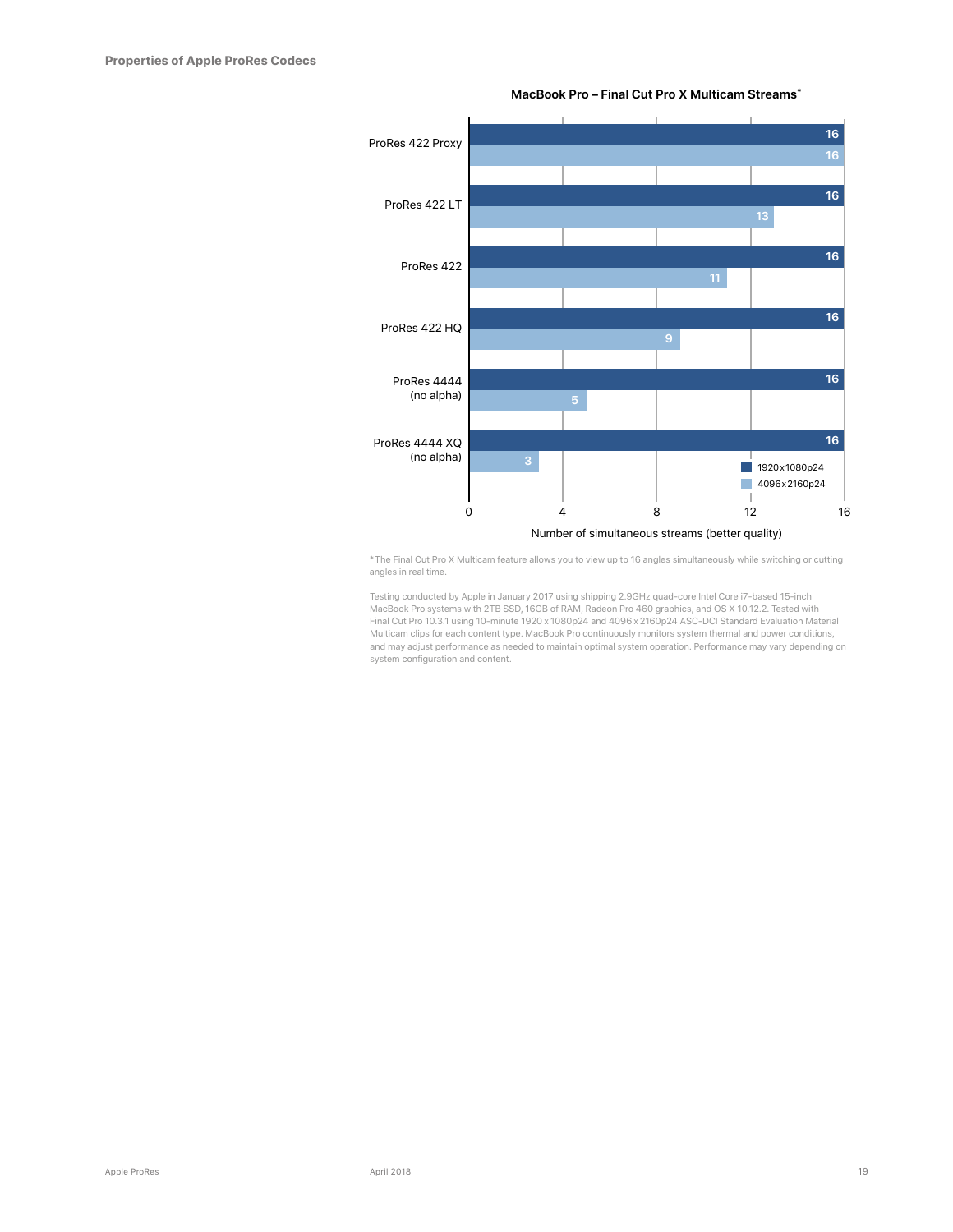Today's Mac notebook and desktop machines rely on multicore processing, so the speed of a fast editing decoder must scale up—meaning that decoding time per frame should decrease—as the number of processing cores increases. Many industry codec implementations "hit the wall" and do not realize further performance gains as more processors are added, but ProRes codecs continue to get faster as more cores are added, as the following chart shows.



**Multiprocessor Scaling – Apple ProRes 422 HQ at 1920 x 1080**

Testing conducted by Apple in May 2014 using OS X Mavericks v.10.9.2 and a Mac Pro with 2.7GHz 12-core Intel Xeon processor. Performance may vary depending on system configuration, content, and performance measurement tool use.

ProRes decoders are designed to work especially well as high-quality, high-performance editing codecs for Final Cut Pro X. Not only are they fast for decoding video at full frame size and quality, but they are even faster at decoding frames at "half-size" frame (1/2 height and 1/2 width). Especially for high-resolution formats like HD and 2K, half-size images provide plenty of onscreen detail for making editing decisions.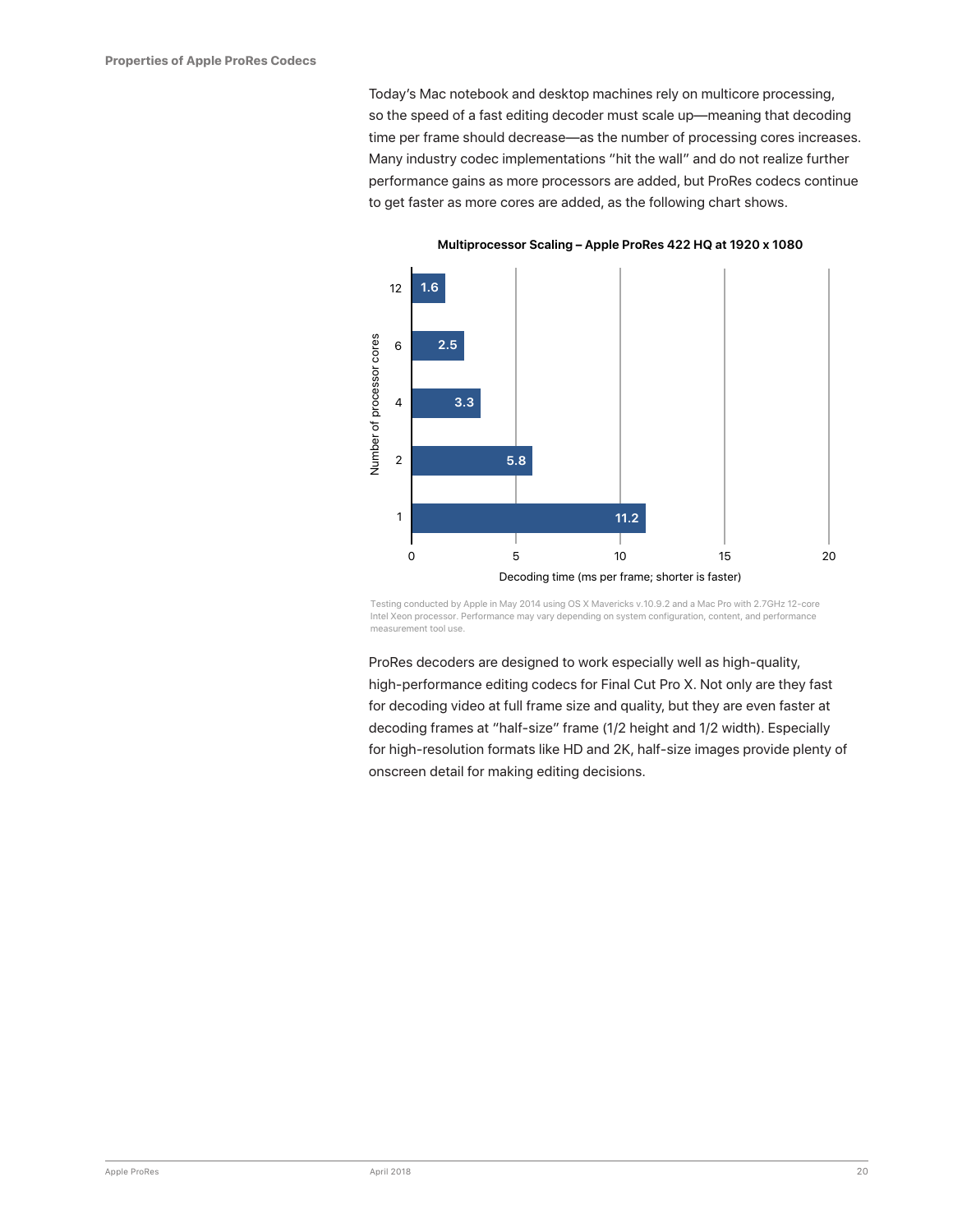The chart below shows that half-size decoding is substantially faster than already-fast full-size decoding, especially for the higher-quality ProRes codecs. The faster decoding speed means more CPU time is available for decoding more streams or more real-time effects.



**Reduced Resolution Decoding Speed at 1920 x 1080**

Testing conducted by Apple in March 2014 using shipping 15-inch MacBook Pro with Retina display quad-core 2.6GHz units with 1TB flash storage, 16GB of RAM, NVIDIA GeForce GT 750M graphics, and OS X 10.9.2. MacBook Pro continuously monitors system thermal and power conditions, and may adjust processor speed as needed to maintain optimal system operation. Performance may vary depending on system configuration, content, and performance measurement tool use.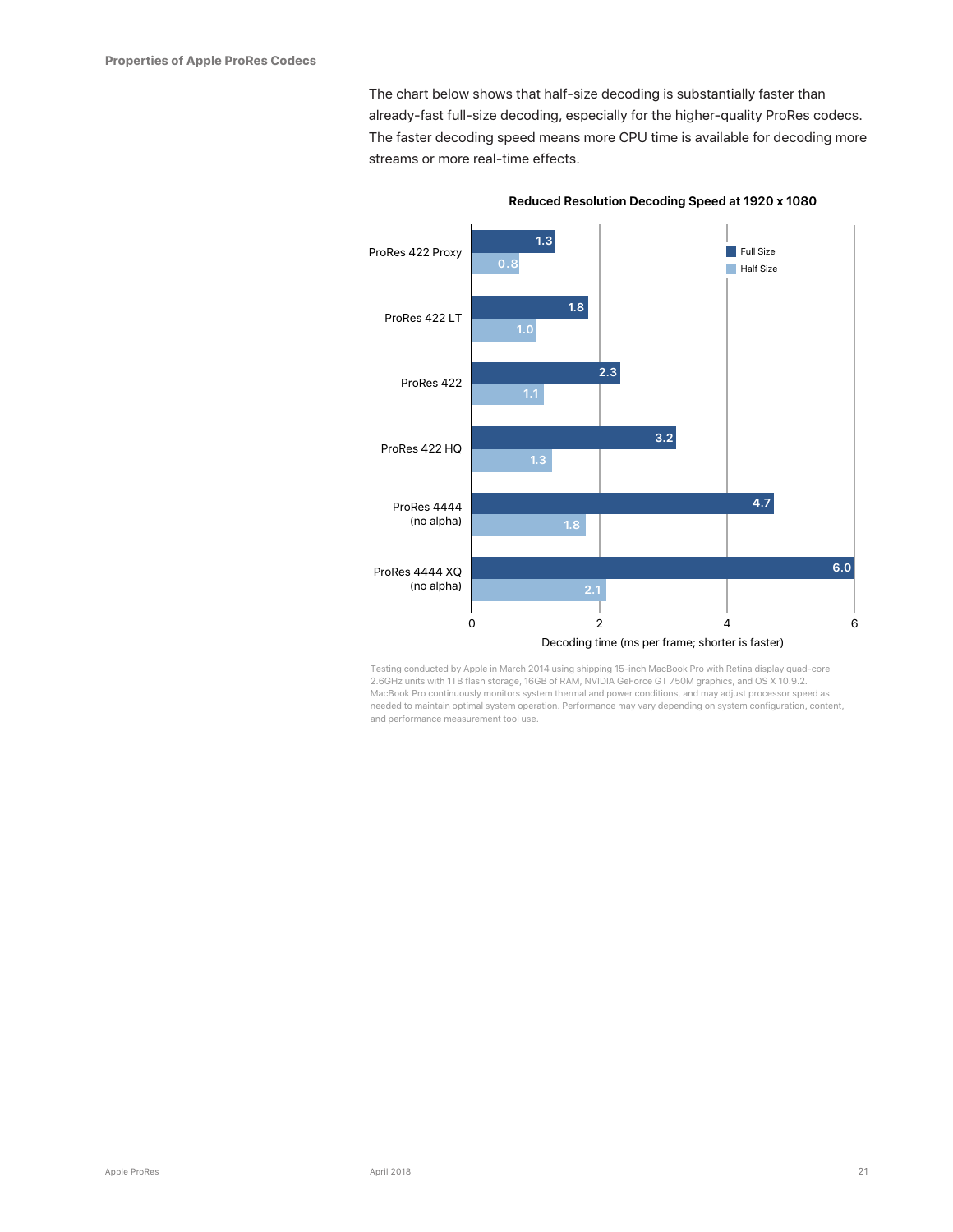Although fast decoding speed is the primary factor in real-time editing performance, fast encoding speed is also important for key steps in post-production workflows. Like ProRes decoders, the ProRes family of encoders have all been built as efficient software implementations, and fast encoding is achieved through efficient use of multicore processors. Fast encoding speed is essential for some steps and important in virtually all others.

For real-time capture and ProRes encoding of baseband video signals (either analog or digital SD or HD signal sources), ProRes software encoders must be fast enough to keep up with the incoming real-time video frames. An appropriate video capture card must be used for this purpose, but otherwise no specialized encoding hardware is required to achieve real-time capture of baseband video to ProRes formats.

For file-based transcoding of video files that have been encoded with other (non-ProRes) video codecs, transcoding to ProRes entails both decoding of the starting technique and re-encoding to ProRes. The minimum total transcoding time will therefore be the sum of the time required to decode the file and the time required to re-encode it to ProRes. For certain video codec formats known to be highly complex and therefore relatively slow to decode, such as JPEG-2000 and the REDCODE RAW (R3D) native codec format, the overall transcoding time will be dominated by the decoding time. Still, fast ProRes encoding helps make the total transcoding time faster.

Fast encoding and decoding also benefits rendering and exporting. Rendering effects, as part of a creative process or the final step before output, is basically a decode of the source media and a re-encode to the chosen final output format. During the rendering process, all of the decoding, blending, and compositing steps must be precomputed before encoding to the compressed format defined in your Final Cut Pro X project. Although you can choose any Apple ProRes codec as a rendering format—from Apple ProRes 422 LT to Apple ProRes 4444 XQ—and change it at any time during post-production, Final Cut Pro X defaults to rendering in Apple ProRes 422.

When rendering to ProRes, the total rendering time is determined by the speed of both the decoding and encoding steps, which can be significantly quicker compared to other, more complex and slower codecs. The speed advantage of ProRes is also beneficial when exporting a file at the end of a project. If you need to deliver to the web, DVD, or Blu-ray disc, you can speed up the export process by choosing to edit the project in ProRes instead of other professional formats, including uncompressed.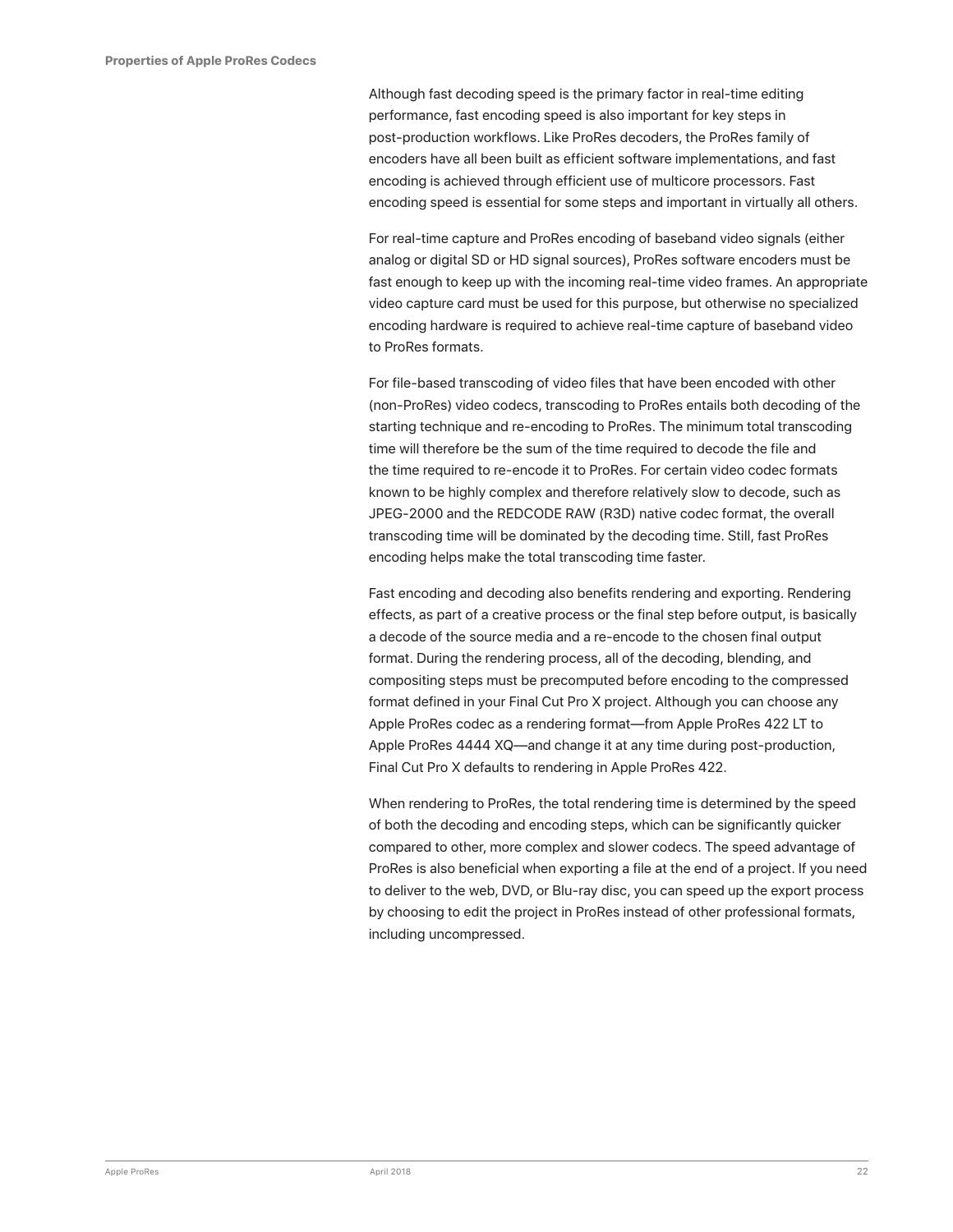### <span id="page-22-0"></span>Alpha Channel Support in Apple ProRes 4444 **Codecs**

In addition to supporting  $Y'C<sub>e</sub>C<sub>e</sub>$  or RGB 4:4:4 pixel data, the Apple ProRes 4444 XQ and Apple ProRes 4444 codec types support an optional alpha channel. The sampling nomenclature for such Y'C<sub>R</sub>C<sub>R</sub>A or RGBA images is 4:4:4:4, to indicate that for each pixel location, there is an alpha or A—value in addition to the three Y'C<sub>a</sub>C<sub>c</sub> or RGB values. An alpha value specifies the proportion of its associated RGB or  $Y'C_{\alpha}C_{\alpha}$  pixel that should be blended with the pixel at the corresponding location of a background image, creating the effect of varying transparency for use in compositing workflows. Unlike Y'C<sub>R</sub>C<sub>R</sub> or RGB pixel values, alpha values do not represent samples of a real-world image, or even samples of a computer-generated image, both of which are intended for human viewing.

Alpha values are essentially numeric data that specify how to blend, or composite, a foreground image into a background image. For this reason, Apple ProRes 4444 XQ and Apple ProRes 4444 encode alpha values exactly rather than approximately. This kind of exact encoding is called "lossless" (or sometimes "mathematically lossless") compression. It uses different encoding techniques from those used by the ProRes codec family for RGB or Y'C<sub>a</sub>C<sub>c</sub> pixel values, where approximate encoding is acceptable as long as differences from the original are not visible to the viewer and do not affect processing. The Apple ProRes 4444 XQ and Apple ProRes 4444 codecs losslessly encode alpha channel values of any bit depth up to and including 16 bits.

In summary, the Apple ProRes 4444 XQ and Apple ProRes 4444 codecs can be considered "visually lossless" for encoding the Y'C<sub>R</sub>C<sub>R</sub> or RGB pixel values intended for viewing, but "mathematically lossless" for encoding the alpha values that specify compositing. As a result, the degree of quality or fidelity is never a question for Apple ProRes 4444 alpha channels because the decoded data always matches the original perfectly.

With any kind of lossless compression, the data rate varies according to the amount of image detail being encoded. This is true of Apple ProRes 4444 lossless alpha channel compression as well. However, in practice alpha channels typically contain just the information related to object outlines, so the optional alpha channel typically adds just a few percent to the overall Apple ProRes 4444 data rate. For this reason, the presence of an alpha channel in an Apple ProRes 4444 stream typically reduces decoding and encoding performance by only about 10 percent or less.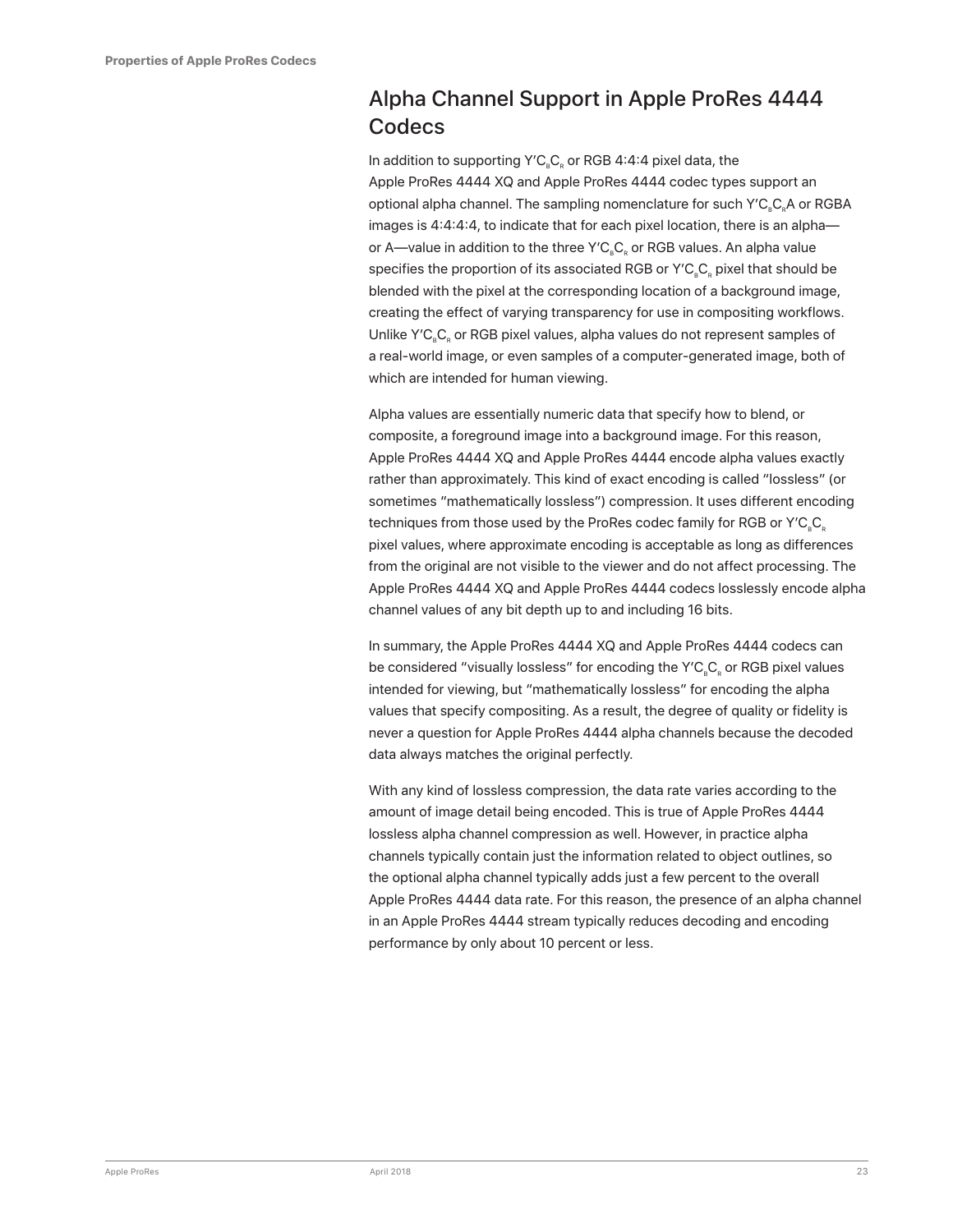# <span id="page-23-0"></span>Appendix

### Target Data Rates

| <b>Dimensions</b> | Frame<br>Rate   | ProRes 422<br>Proxy |                | ProRes 422<br>LT. |       | ProRes 422 |       | ProRes 422<br>HQ |       | ProRes 4444<br>(no alpha) |       | ProRes 4444 XQ<br>(no alpha) |       |
|-------------------|-----------------|---------------------|----------------|-------------------|-------|------------|-------|------------------|-------|---------------------------|-------|------------------------------|-------|
|                   |                 | Mb/s                | GB/hr          | Mb/s              | GB/hr | Mb/s       | GB/hr | Mb/s             | GB/hr | Mb/s                      | GB/hr | Mb/s                         | GB/hr |
| 720 x 486         | 24p             | 10                  | 4              | 23                | 10    | 34         | 15    | 50               | 23    | 75                        | 34    | 113                          | 51    |
|                   | 60i, 30p        | 12                  | 5              | 29                | 13    | 42         | 19    | 63               | 28    | 94                        | 42    | 141                          | 64    |
| 720 x 576         | 50i, 25p        | 12                  | 6              | 28                | 13    | 41         | 18    | 61               | 28    | 92                        | 41    | 138                          | 62    |
| 960 x 720         | 24p             | 15                  | $\overline{7}$ | 35                | 16    | 50         | 23    | 75               | 34    | 113                       | 51    | 170                          | 76    |
|                   | 25p             | 16                  | $\overline{7}$ | 36                | 16    | 52         | 24    | 79               | 35    | 118                       | 53    | 177                          | 80    |
|                   | 30p             | 19                  | 9              | 44                | 20    | 63         | 28    | 94               | 42    | 141                       | 64    | 212                          | 95    |
|                   | 50p             | 32                  | 14             | 73                | 33    | 105        | 47    | 157              | 71    | 236                       | 106   | 354                          | 159   |
|                   | 60p             | 38                  | 17             | 87                | 39    | 126        | 57    | 189              | 85    | 283                       | 127   | 424                          | 191   |
| 1280 x 720        | 24p             | 18                  | 8              | 41                | 18    | 59         | 26    | 88               | 40    | 132                       | 59    | 198                          | 89    |
|                   | 25p             | 19                  | 9              | 42                | 19    | 61         | 28    | 92               | 41    | 138                       | 62    | 206                          | 93    |
|                   | 30p             | 23                  | 10             | 51                | 23    | 73         | 33    | 110              | 49    | 165                       | 74    | 247                          | 111   |
|                   | 50p             | 38                  | 17             | 84                | 38    | 122        | 55    | 184              | 83    | 275                       | 124   | 413                          | 186   |
|                   | 60 <sub>p</sub> | 45                  | 20             | 101               | 46    | 147        | 66    | 220              | 99    | 330                       | 148   | 495                          | 223   |
| 1280 x 1080       | 24p             | 31                  | 14             | 70                | 31    | 101        | 45    | 151              | 68    | 226                       | 102   | 339                          | 153   |
|                   | 60i, 30p        | 38                  | 17             | 87                | 39    | 126        | 57    | 189              | 85    | 283                       | 127   | 424                          | 191   |
| 1440 x 1080       | 24p             | 31                  | 14             | 70                | 31    | 101        | 45    | 151              | 68    | 226                       | 102   | 339                          | 153   |
|                   | 50i, 25p        | 32                  | 14             | 73                | 33    | 105        | 47    | 157              | 71    | 236                       | 106   | 354                          | 159   |
|                   | 60i, 30p        | 38                  | 17             | 87                | 39    | 126        | 57    | 189              | 85    | 283                       | 127   | 424                          | 191   |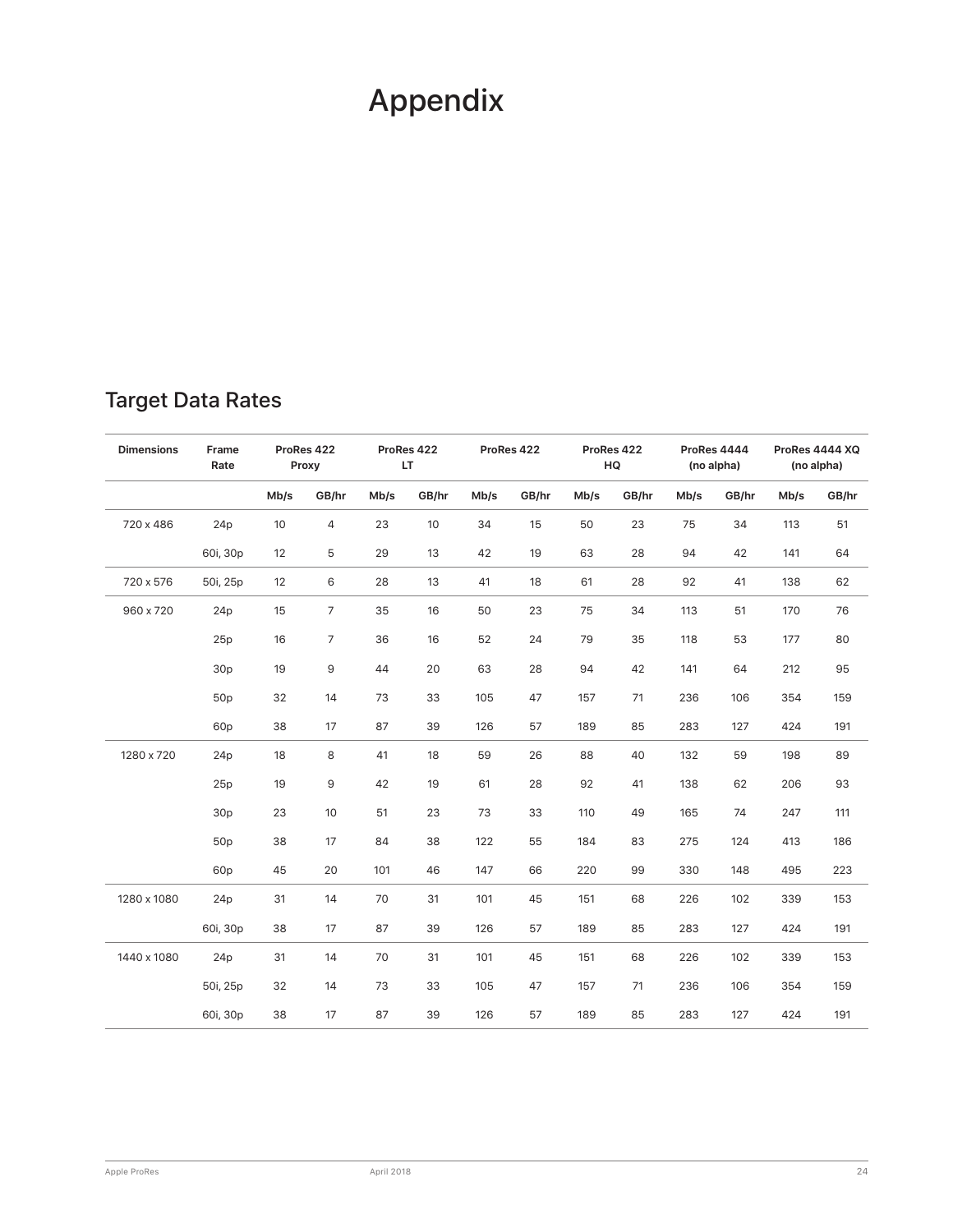#### **Dimensions Frame Rate ProRes 422 Proxy ProRes 422 LT ProRes 422 ProRes 422 HQ ProRes 4444 (no alpha) ProRes 4444 XQ (no alpha) Mb/s GB/hr Mb/s GB/hr Mb/s GB/hr Mb/s GB/hr Mb/s GB/hr Mb/s GB/hr** 1920 x 1080 24p 36 16 82 37 117 53 176 79 264 119 396 178 50i, 25p 38 17 85 38 122 55 184 83 275 124 413 186 60i, 30p 45 20 102 46 147 66 220 99 330 148 495 223 50p 76 34 170 77 245 110 367 165 551 248 826 372 60p 91 41 204 92 293 132 440 198 660 297 990 445 2K 24p 41 19 93 42 134 60 201 91 302 136 453 204 2048 x 1080 25p 43 19 97 44 140 63 210 94 315 142 472 212 30p 52 23 116 52 168 75 251 113 377 170 566 255 50p 86 39 194 87 280 126 419 189 629 283 944 425 60p 103 46 232 104 335 151 503 226 754 339 1131 509 2K 24p 56 25 126 57 181 81 272 122 407 183 611 275 2048 x 1556 25p 58 26 131 59 189 85 283 127 425 191 637 287 30p 70 31 157 71 226 102 340 153 509 229 764 344 50p 117 52 262 118 377 170 567 255 850 382 1275 574 60p 140 63 314 141 452 203 679 306 1019 458 1528 688 QFHD 24p 145 65 328 148 471 212 707 318 1061 477 1591 716 3840 x 2160 25p 151 68 342 154 492 221 737 332 1106 498 1659 746 30p 182 82 410 185 589 265 884 398 1326 597 1989 895 50p 303 136 684 308 983 442 1475 664 2212 995 3318 1493 60p 363 163 821 369 1178 530 1768 795 2652 1193 3977 1790 4K 24p 155 70 350 157 503 226 754 339 1131 509 1697 764 4096 x 2160 25p 162 73 365 164 524 236 786 354 1180 531 1769 796 30p 194 87 437 197 629 283 943 424 1414 636 2121 955 50p 323 145 730 328 1049 472 1573 708 2359 1062 3539 1593 60p 388 174 875 394 1257 566 1886 848 2828 1273 4242 1909

### Target Data Rates (continued)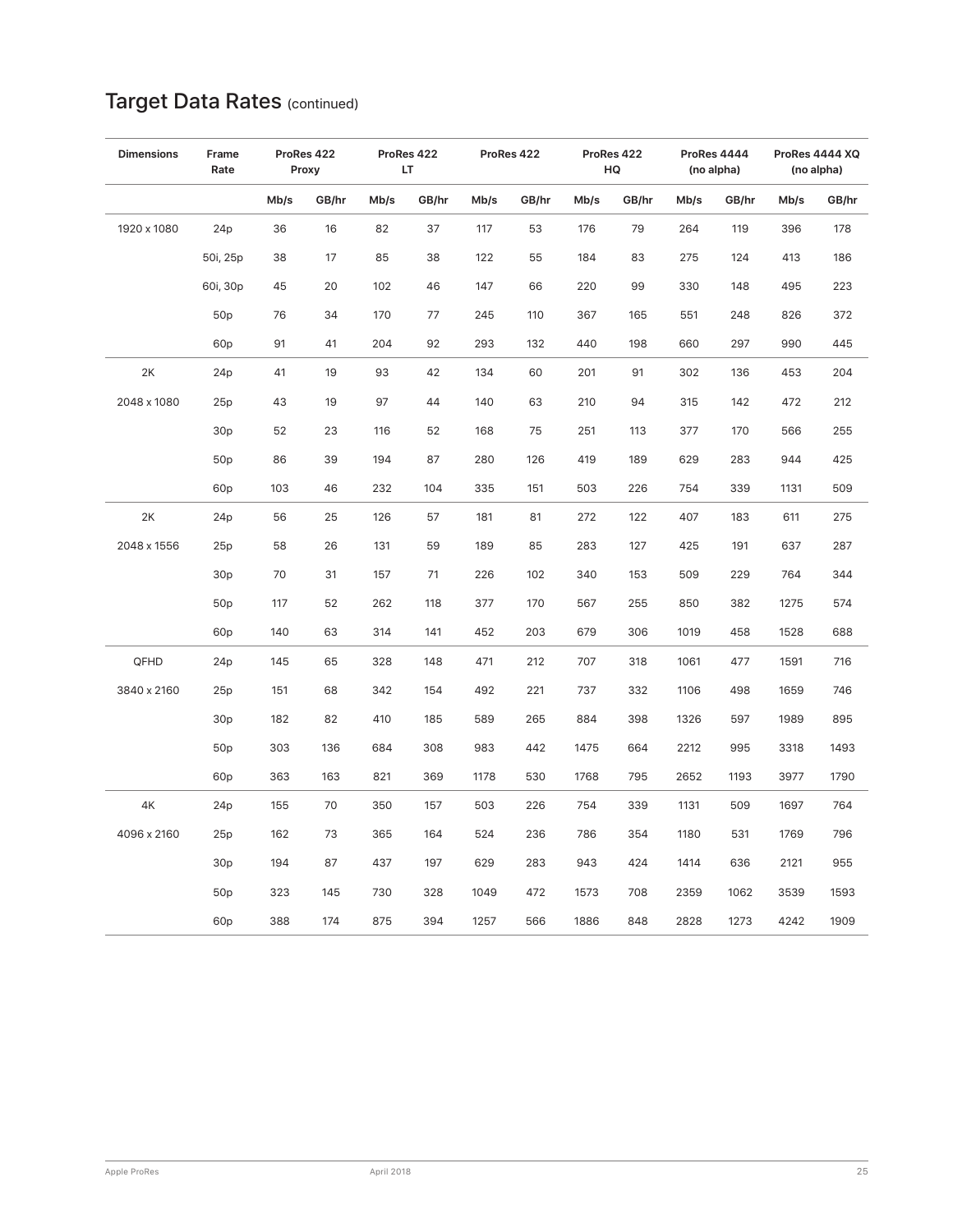| <b>Dimensions</b> | Frame<br>Rate   |      | ProRes 422<br>Proxy |      | ProRes 422<br>LT |      | ProRes 422 |      | ProRes 422<br>HQ |        | ProRes 4444<br>(no alpha) |        | ProRes 4444 XQ<br>(no alpha) |  |
|-------------------|-----------------|------|---------------------|------|------------------|------|------------|------|------------------|--------|---------------------------|--------|------------------------------|--|
|                   |                 | Mb/s | GB/hr               | Mb/s | GB/hr            | Mb/s | GB/hr      | Mb/s | GB/hr            | Mb/s   | GB/hr                     | Mb/s   | GB/hr                        |  |
| <b>5K</b>         | 24p             | 243  | 109                 | 547  | 246              | 786  | 354        | 1178 | 530              | 1768   | 795                       | 2652   | 1193                         |  |
| 5120 x 2700       | 25p             | 253  | 114                 | 570  | 257              | 819  | 369        | 1229 | 553              | 1843   | 829                       | 2765   | 1244                         |  |
|                   | 30p             | 304  | 137                 | 684  | 308              | 982  | 442        | 1473 | 663              | 2210   | 994                       | 3314   | 1492                         |  |
|                   | 50p             | 507  | 228                 | 1140 | 513              | 1638 | 737        | 2458 | 1106             | 3686   | 1659                      | 5530   | 2488                         |  |
|                   | 60 <sub>p</sub> | 608  | 273                 | 1367 | 615              | 1964 | 884        | 2946 | 1326             | 4419   | 1989                      | 6629   | 2983                         |  |
| 6K                | 24p             | 350  | 157                 | 788  | 354              | 1131 | 509        | 1697 | 764              | 2545   | 1145                      | 3818   | 1718                         |  |
| 6144 x 3240       | 25p             | 365  | 164                 | 821  | 370              | 1180 | 531        | 1769 | 796              | 2654   | 1194                      | 3981   | 1791                         |  |
|                   | 30 <sub>p</sub> | 437  | 197                 | 985  | 443              | 1414 | 636        | 2121 | 955              | 3182   | 1432                      | 4772   | 2148                         |  |
|                   | 50p             | 730  | 328                 | 1643 | 739              | 2359 | 1062       | 3539 | 1593             | 5308   | 2389                      | 7962   | 3583                         |  |
|                   | 60 <sub>p</sub> | 875  | 394                 | 1969 | 886              | 2828 | 1273       | 4242 | 1909             | 6364   | 2864                      | 9545   | 4295                         |  |
| 8K                | 24p             | 622  | 280                 | 1400 | 630              | 2011 | 905        | 3017 | 1358             | 4525   | 2036                      | 6788   | 3055                         |  |
| 8192 x 4320       | 25p             | 649  | 292                 | 1460 | 657              | 2097 | 944        | 3146 | 1416             | 4719   | 2123                      | 7078   | 3185                         |  |
|                   | 30 <sub>p</sub> | 778  | 350                 | 1750 | 788              | 2514 | 1131       | 3771 | 1697             | 5657   | 2545                      | 8485   | 3818                         |  |
|                   | 50 <sub>p</sub> | 1298 | 584                 | 2920 | 1314             | 4194 | 1887       | 6291 | 2831             | 9437   | 4247                      | 14,156 | 6370                         |  |
|                   | 60 <sub>p</sub> | 1556 | 700                 | 3500 | 1575             | 5028 | 2263       | 7542 | 3394             | 11,313 | 5091                      | 16,970 | 7636                         |  |

### Target Data Rates (continued)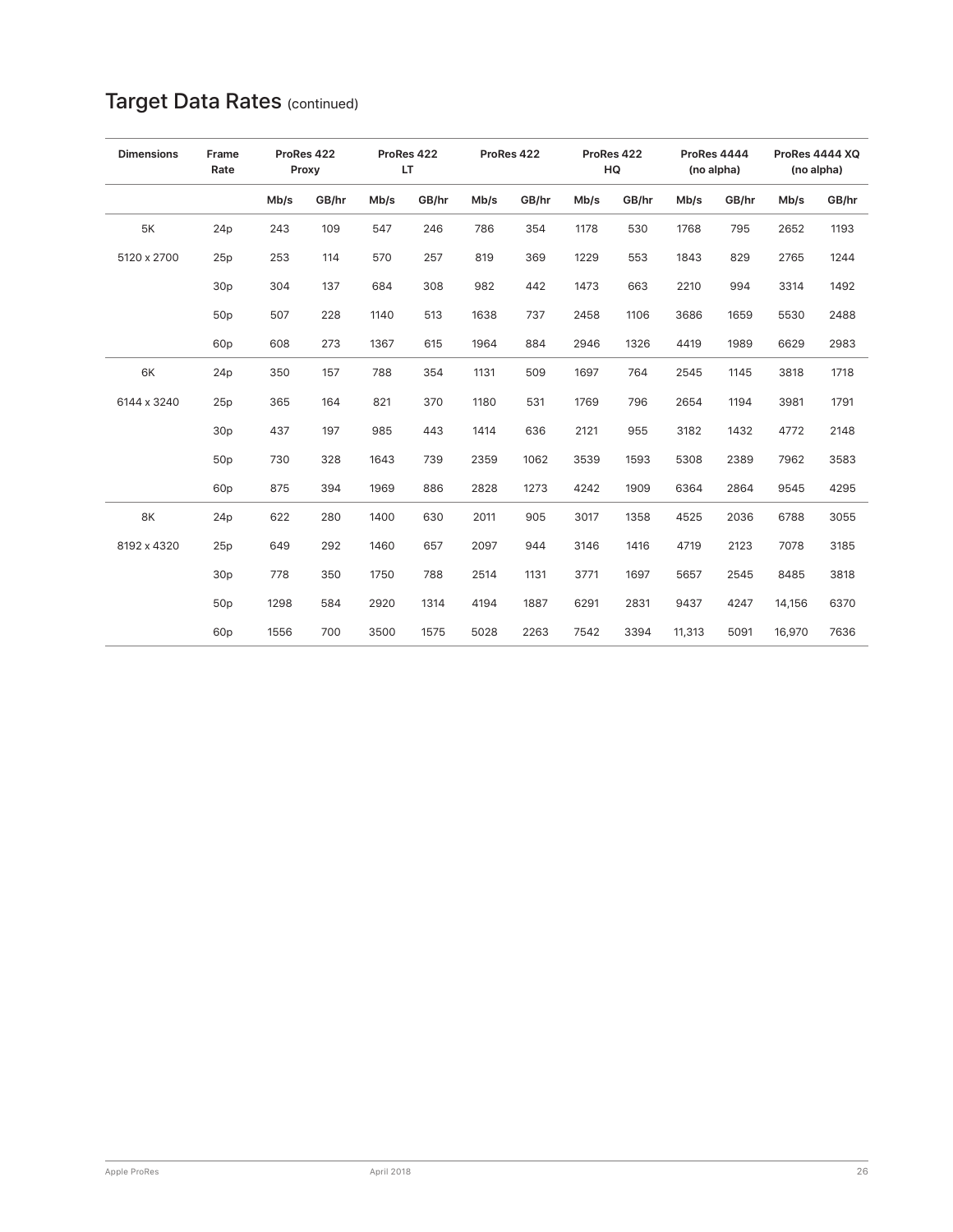# <span id="page-26-0"></span>**Glossary**

**alpha channel** An additional channel of information that may optionally be included with RGB and  $Y'C<sub>n</sub>C<sub>n</sub>$  images. If included with an RGB image, for each R, G, and B value that defines a pixel, there is an A value that specifies how the RGB pixel should be blended with a background image. Typically, one extreme value of A indicates 100% transparency and the other extreme value indicates 100% opacity. Values in between the extremes indicate the degree of opacity.

**Apple ProRes format** A ProRes-encoded bitstream, typically in the form of a .mov file, for which the ProRes codec type and video format are specified. For example, an "Apple ProRes 422 HQ 1920 x 1080i 29.97 format."

**codec** Abbreviation for *compressor/decompressor*. A general term referring to both encoder and decoder.

**decoder** An algorithm or processing system that takes a compressed bitstream as input and delivers a sequence of images or video frames as output. For ProRes, this term refers to a QuickTime decompressor component that converts a ProRes-encoded .mov file to a sequence of images, for further processing or display.

**encoder** An algorithm or processing system that takes uncompressed images as input and delivers a compressed bitstream as output. For ProRes, this term refers to a QuickTime compressor component that generates a ProRes-encoded .mov file.

**image sequence** An ordered set of image frames that, when displayed at a specified frame rate, is perceived by the viewer as a real-time motion image sequence. If not referred to as "video," an image sequence is often a set of RGB images (with an optional alpha channel), such as the DPX, TIFF, and OpenEXR file formats.